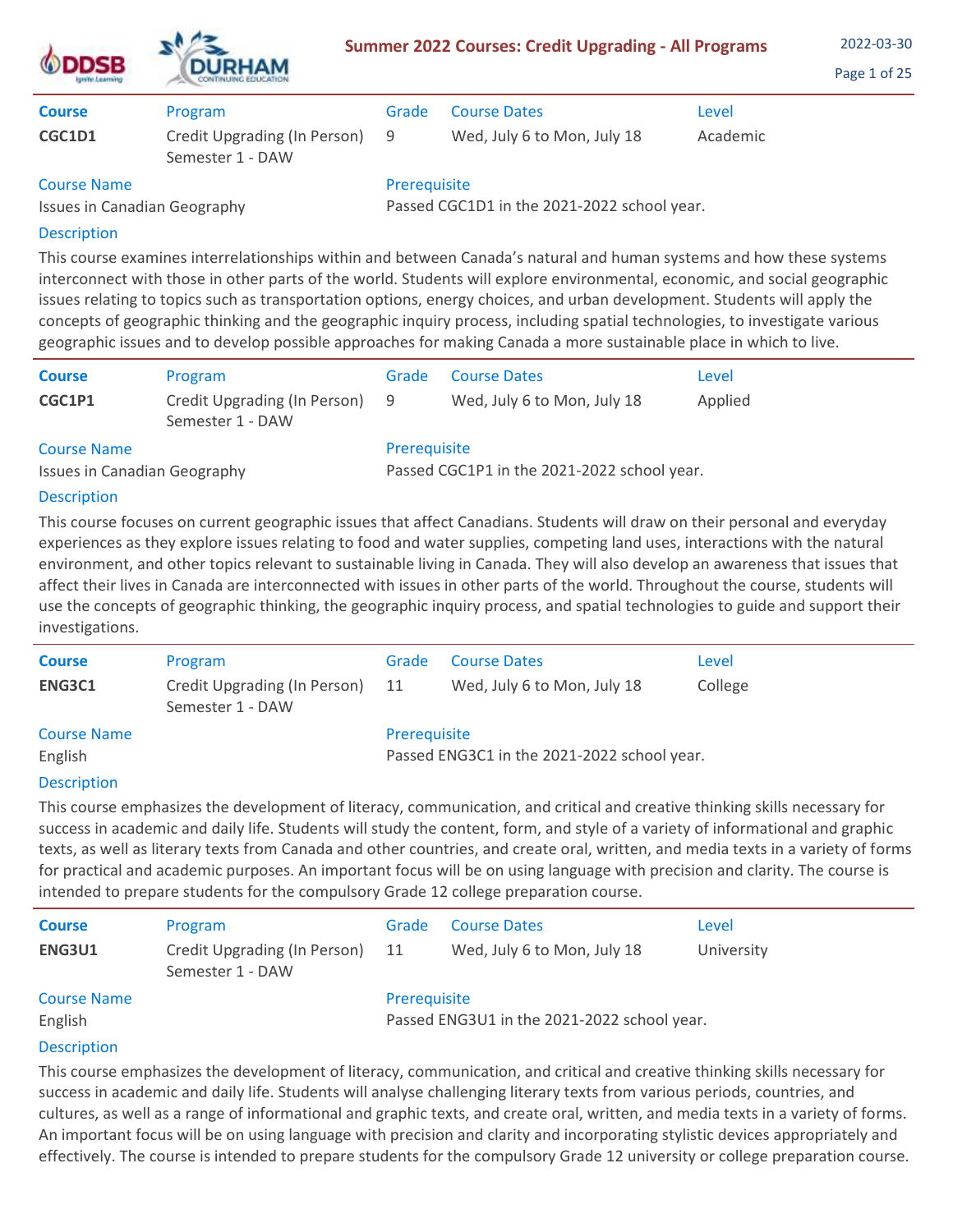| <b>DSB</b><br><b>ISHITO LIGATIVITI</b> | 72.<br><b>DURHAM</b>                             |              | <b>Summer 2022 Courses: Credit Upgrading - All Programs</b> |         | 2022-03-30<br>Page 2 of 25 |
|----------------------------------------|--------------------------------------------------|--------------|-------------------------------------------------------------|---------|----------------------------|
| <b>Course</b>                          | Program                                          | Grade        | <b>Course Dates</b>                                         | Level   |                            |
| <b>ENG4C1</b>                          | Credit Upgrading (In Person)<br>Semester 1 - DAW | 12           | Wed, July 6 to Mon, July 18                                 | College |                            |
| <b>Course Name</b>                     |                                                  | Prerequisite |                                                             |         |                            |
| English                                |                                                  |              | Passed ENG4C1 in the 2021-2022 school year.                 |         |                            |
| Description                            |                                                  |              |                                                             |         |                            |

This course emphasizes the consolidation of literacy, communication, and critical and creative thinking skills necessary for success in academic and daily life. Students will analyse a variety of informational and graphic texts, as well as literary texts from various countries and cultures, and create oral, written, and media texts in a variety of forms for practical and academic purposes. An important focus will be on using language with precision and clarity and developing greater control in writing. The course is intended to prepare students for college or the workplace.

| <b>Course</b><br><b>ENG4U1</b> | Program<br>Credit Upgrading (In Person) | Grade<br>12  | <b>Course Dates</b><br>Wed, July 6 to Mon, July 18 | Level<br>University |
|--------------------------------|-----------------------------------------|--------------|----------------------------------------------------|---------------------|
|                                | Semester 1 - DAW                        |              |                                                    |                     |
| <b>Course Name</b>             |                                         | Prerequisite |                                                    |                     |
| English                        |                                         |              | Passed ENG4U1 in the 2021-2022 school year.        |                     |
| <b>Description</b>             |                                         |              |                                                    |                     |

This course emphasizes the consolidation of the literacy, communication, and critical and creative thinking skills necessary for success in academic and daily life. Students will analyse a range of challenging literary texts from various periods, countries, and cultures; interpret and evaluate informational and graphic texts; and create oral, written, and media texts in a variety of forms. An important focus will be on using academic language coherently and confidently, selecting the reading strategies best suited to particular texts and particular purposes for reading, and developing greater control in writing. The course is intended to prepare students for university, college, or the workplace.

| <b>Course</b>                     | Program                                          | Grade                                       | <b>Course Dates</b>         | Level              |  |
|-----------------------------------|--------------------------------------------------|---------------------------------------------|-----------------------------|--------------------|--|
| MCF3M1                            | Credit Upgrading (In Person)<br>Semester 1 - DAW | - 11                                        | Wed, July 6 to Mon, July 18 | College/University |  |
| <b>Course Name</b>                |                                                  | Prerequisite                                |                             |                    |  |
| <b>Functions and Applications</b> |                                                  | Passed MCF3M1 in the 2021-2022 school year. |                             |                    |  |

# **Description**

This course introduces basic features of the function by extending students' experiences with quadratic relations. It focuses on quadratic, trigonometric, and exponential functions and their use in modelling real-world situations. Students will represent functions numerically, graphically, and algebraically; simplify expressions; solve equations; and solve problems relating to applications. Students will reason mathematically and communicate their thinking as they solve multi-step problems.

| <b>Course</b><br>MCR3U1                | Program<br>Credit Upgrading (In Person)<br>Semester 1 - DAW | Grade<br>11  | <b>Course Dates</b><br>Wed, July 6 to Mon, July 18 | Level<br>University |
|----------------------------------------|-------------------------------------------------------------|--------------|----------------------------------------------------|---------------------|
| <b>Course Name</b><br><b>Functions</b> |                                                             | Prerequisite | Passed MCR3U1 in the 2021-2022 school year.        |                     |
| Docerintion                            |                                                             |              |                                                    |                     |

# **Description**

This course introduces the mathematical concept of the function by extending students' experiences with linear and quadratic relations. Students will investigate properties of discrete and continuous functions, including trigonometric and exponential functions; represent functions numerically, algebraically, and graphically; solve problems involving applications of functions; investigate inverse functions; and develop facility in determining equivalent algebraic expressions. Students will reason mathematically and communicate their thinking as they solve multi-step problems.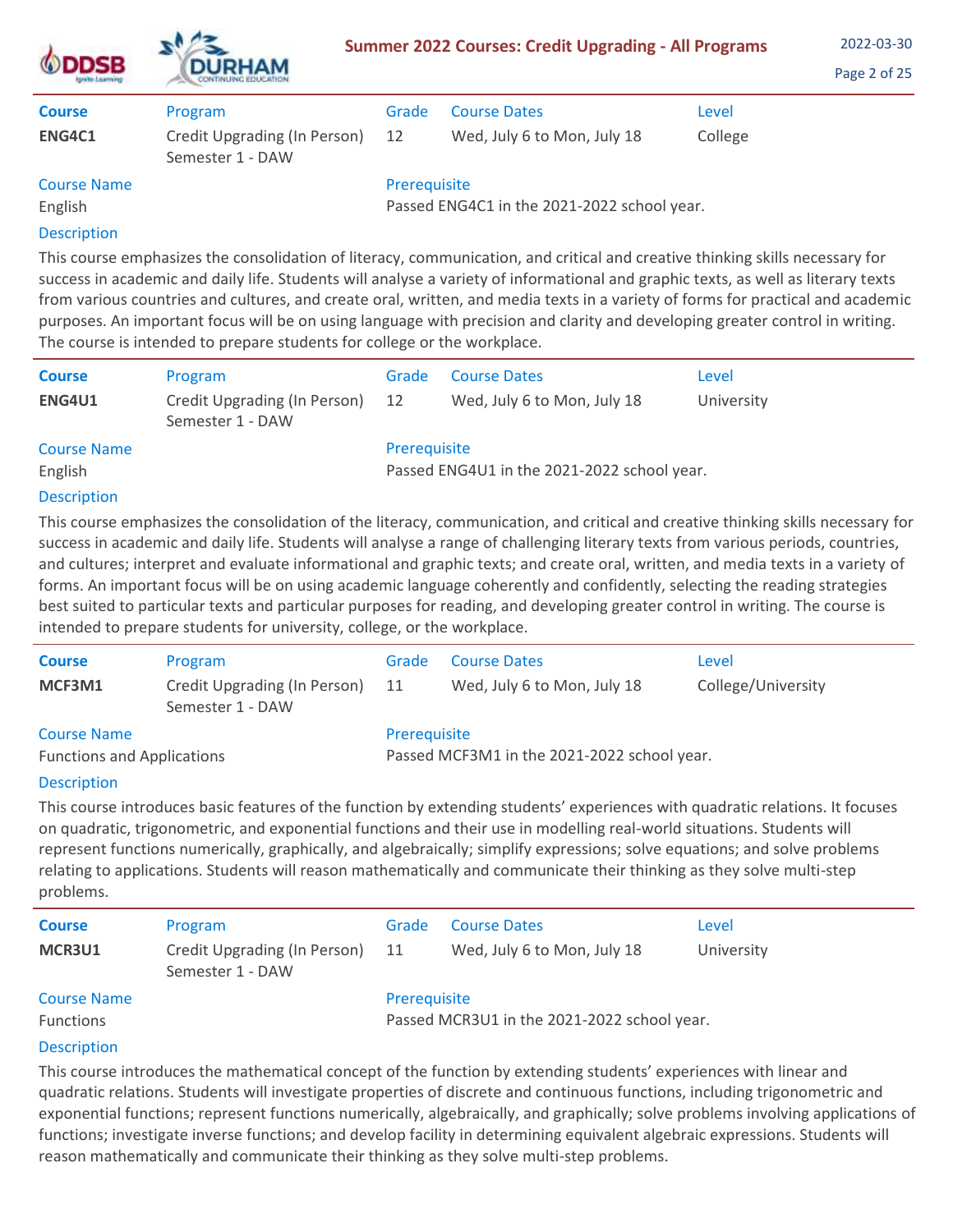| <b>ODDSB</b><br><b>Ignite Learning</b> | <b>DURHAM</b>                                    | <b>Summer 2022 Courses: Credit Upgrading - All Programs</b> | 2022-03-30<br>Page 3 of 25  |         |  |
|----------------------------------------|--------------------------------------------------|-------------------------------------------------------------|-----------------------------|---------|--|
| <b>Course</b>                          | Program                                          | Grade                                                       | <b>Course Dates</b>         | Level   |  |
| MFM2P1                                 | Credit Upgrading (In Person)<br>Semester 1 - DAW | 10                                                          | Wed, July 6 to Mon, July 18 | Applied |  |
| <b>Course Name</b>                     |                                                  | Prerequisite                                                |                             |         |  |

Foundations of Mathematics

Passed MFM2P1 in the 2021-2022 school year.

# Description

This course enables students to consolidate their understanding of linear relations and extend their problem-solving and algebraic skills through investigation, the effective use of technology, and hands-on activities. Students will develop and graph equations in analytic geometry; solve and apply linear systems, using real-life examples; and explore and interpret graphs of quadratic relations. Students will investigate similar triangles, the trigonometry of right triangles, and the measurement of three-dimensional figures. Students will consolidate their mathematical skills as they solve problems and communicate their thinking.

| <b>Course</b><br>MPM1D1                                | Program<br>Credit Upgrading (In Person) 9<br>Semester 1 - DAW | Grade        | <b>Course Dates</b><br>Wed, July 6 to Mon, July 18 | Level<br>Academic |
|--------------------------------------------------------|---------------------------------------------------------------|--------------|----------------------------------------------------|-------------------|
| <b>Course Name</b><br><b>Principles of Mathematics</b> |                                                               | Prerequisite | Passed MPM1D1 in the 2021-2022 school year.        |                   |

# Description

This course enables students to develop an understanding of mathematical concepts related to algebra, analytic geometry, and measurement and geometry through investigation, the effective use of technology, and abstract reasoning. Students will investigate relationships, which they will then generalize as equations of lines, and will determine the connections between different representations of a linear relation. They will also explore relationships that emerge from the measurement of three-dimensional figures and two-dimensional shapes. Students will reason mathematically and communicate their thinking as they solve multi-step problems.

| <b>Course</b>                    | Program                                          | Grade                                       | <b>Course Dates</b>         | Level    |  |
|----------------------------------|--------------------------------------------------|---------------------------------------------|-----------------------------|----------|--|
| MPM2D1                           | Credit Upgrading (In Person)<br>Semester 1 - DAW | -10                                         | Wed, July 6 to Mon, July 18 | Academic |  |
| <b>Course Name</b>               |                                                  | Prerequisite                                |                             |          |  |
| <b>Principles of Mathematics</b> |                                                  | Passed MPM2D1 in the 2021-2022 school year. |                             |          |  |

# **Description**

This course enables students to broaden their understanding of relationships and extend their problem-solving and algebraic skills through investigation, the effective use of technology, and abstract reasoning. Students will explore quadratic relations and their applications; solve and apply linear systems; verify properties of geometric figures using analytic geometry; and investigate the trigonometry of right and acute triangles. Students will reason mathematically and communicate their thinking as they solve multi-step problems.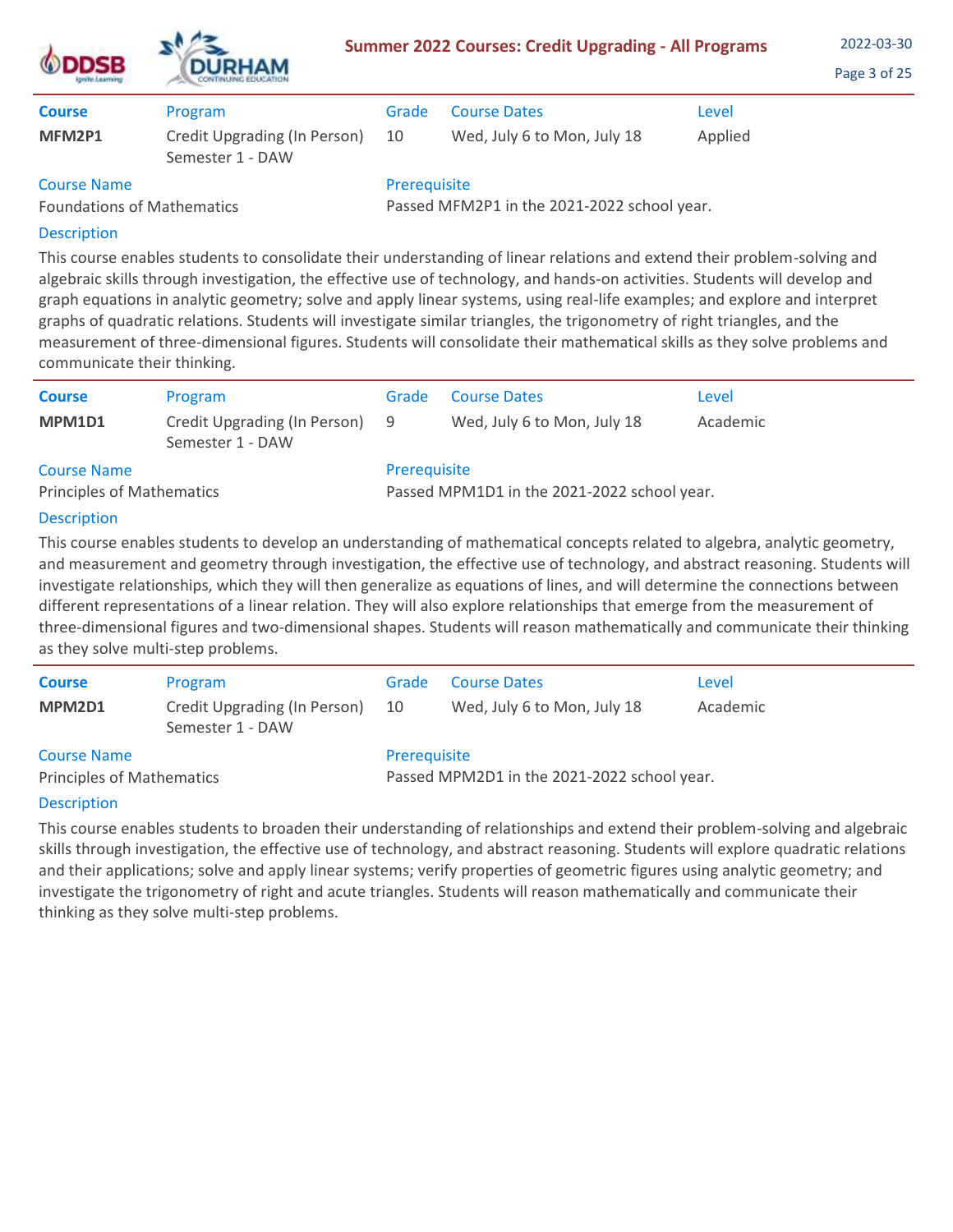| <b>ISTORY A BATTLENS</b> | <b>Summer 2022 Courses: Credit Upgrading - All Programs</b><br><b>DURHAM</b> |              |                                             |             |  |  |
|--------------------------|------------------------------------------------------------------------------|--------------|---------------------------------------------|-------------|--|--|
| <b>Course</b>            | Program                                                                      | Grade        | <b>Course Dates</b>                         | Level       |  |  |
| MTH1W1                   | Credit Upgrading (In Person)<br>Semester 1 - DAW                             | 9            | Wed, July 6 to Mon, July 18                 | De-streamed |  |  |
| <b>Course Name</b>       |                                                                              | Prerequisite |                                             |             |  |  |
| <b>Mathematics</b>       |                                                                              |              | Passed MTH1W1 in the 2021-2022 school year. |             |  |  |
| <b>Description</b>       |                                                                              |              |                                             |             |  |  |

This course enables students to consolidate, and continue to develop, an understanding of mathematical concepts related to number sense and operations, algebra, measurement, geometry, data, probability, and financial literacy. Students will use mathematical processes, mathematical modelling, and coding to make sense of the mathematics they are learning and to apply their understanding to culturally responsive and relevant real-world situations. Students will continue to enhance their mathematical reasoning skills, including proportional reasoning, spatial reasoning, and algebraic reasoning, as they solve problems and communicate their thinking.

| <b>Course</b>                              | Program                                           | Grade                                       | <b>Course Dates</b>         | Level   |  |
|--------------------------------------------|---------------------------------------------------|---------------------------------------------|-----------------------------|---------|--|
| MAP4C1                                     | Credit Upgrading (In Person)<br>Semester 1 - MHSS | 12                                          | Wed, July 6 to Mon, July 18 | College |  |
| <b>Course Name</b>                         |                                                   | Prerequisite                                |                             |         |  |
| <b>Foundations for College Mathematics</b> |                                                   | Passed MAP4C1 in the 2021-2022 school year. |                             |         |  |
|                                            |                                                   |                                             |                             |         |  |

# **Description**

 $\mathbf{A}$ 

This course enables students to broaden their understanding of real-world applications of mathematics. Students will analyse data using statistical methods; solve problems involving applications of geometry and trigonometry; solve financial problems connected with annuities, budgets, and renting or owning accommodation; simplify expressions; and solve equations. Students will reason mathematically and communicate their thinking as they solve multi-step problems. This course prepares students for college programs in areas such as business, health sciences, and human services, and for certain skilled trades.

| <b>Course</b>                              | Program                                           | Grade                                       | <b>Course Dates</b>         | Level   |  |  |
|--------------------------------------------|---------------------------------------------------|---------------------------------------------|-----------------------------|---------|--|--|
| MBF3C1                                     | Credit Upgrading (In Person)<br>Semester 1 - MHSS | 11                                          | Wed, July 6 to Mon, July 18 | College |  |  |
| <b>Course Name</b>                         |                                                   | Prerequisite                                |                             |         |  |  |
| <b>Foundations for College Mathematics</b> |                                                   | Passed MBF3C1 in the 2021-2022 school year. |                             |         |  |  |

# **Description**

This course enables students to broaden their understanding of mathematics as a problemsolving tool in the real world. Students will extend their understanding of quadratic relations; investigate situations involving exponential growth; solve problems involving compound interest; solve financial problems connected with vehicle ownership; develop their ability to reason by collecting, analysing, and evaluating data involving one variable; connect probability and statistics; and solve problems in geometry and trigonometry. Students will consolidate their mathematical skills as they solve problems and communicate their thinking.

| <b>Course</b>                          | Program                                           | Grade        | <b>Course Dates</b>                         | Level      |
|----------------------------------------|---------------------------------------------------|--------------|---------------------------------------------|------------|
| MCR3U1                                 | Credit Upgrading (In Person)<br>Semester 1 - MHSS | 11           | Wed, July 6 to Mon, July 18                 | University |
| <b>Course Name</b><br><b>Functions</b> |                                                   | Prerequisite | Passed MCR3U1 in the 2021-2022 school year. |            |

# Description

This course introduces the mathematical concept of the function by extending students' experiences with linear and quadratic relations. Students will investigate properties of discrete and continuous functions, including trigonometric and exponential functions; represent functions numerically, algebraically, and graphically; solve problems involving applications of functions; investigate inverse functions; and develop facility in determining equivalent algebraic expressions. Students will reason mathematically and communicate their thinking as they solve multi-step problems.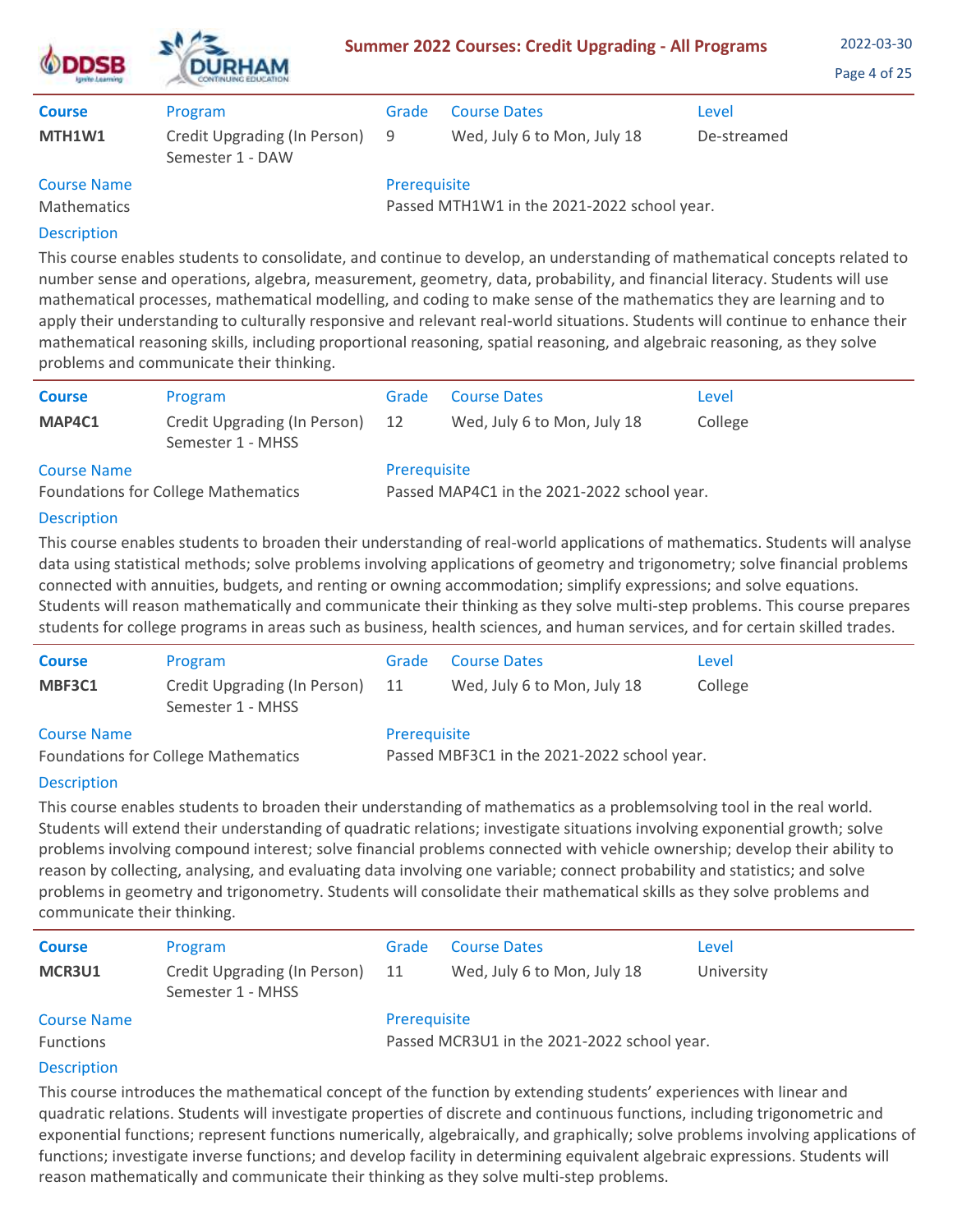| <b>DSB</b><br><b>ISTORY A BATTLENS</b> | <b>DURHAM</b>                                       |              | <b>Summer 2022 Courses: Credit Upgrading - All Programs</b> |             | 2022-03-30<br>Page 5 of 25 |
|----------------------------------------|-----------------------------------------------------|--------------|-------------------------------------------------------------|-------------|----------------------------|
| <b>Course</b>                          | Program                                             | Grade        | <b>Course Dates</b>                                         | Level       |                            |
| MTH1W1                                 | Credit Upgrading (In Person) 9<br>Semester 1 - MHSS |              | Wed, July 6 to Mon, July 18                                 | De-streamed |                            |
| <b>Course Name</b>                     |                                                     | Prerequisite |                                                             |             |                            |
| <b>Mathematics</b>                     |                                                     |              | Passed MTH1W1 in the 2021-2022 school year.                 |             |                            |
| <b>Description</b>                     |                                                     |              |                                                             |             |                            |

 $\mathbf{A}$ 

This course enables students to consolidate, and continue to develop, an understanding of mathematical concepts related to number sense and operations, algebra, measurement, geometry, data, probability, and financial literacy. Students will use mathematical processes, mathematical modelling, and coding to make sense of the mathematics they are learning and to apply their understanding to culturally responsive and relevant real-world situations. Students will continue to enhance their mathematical reasoning skills, including proportional reasoning, spatial reasoning, and algebraic reasoning, as they solve problems and communicate their thinking.

| <b>Course</b>                              | Program                                          | Grade                                       | <b>Course Dates</b>         | Level   |  |  |
|--------------------------------------------|--------------------------------------------------|---------------------------------------------|-----------------------------|---------|--|--|
| MBF3C1                                     | Credit Upgrading (In Person)<br>Semester 1 - PHS | 11                                          | Wed, July 6 to Mon, July 18 | College |  |  |
| <b>Course Name</b>                         |                                                  | Prerequisite                                |                             |         |  |  |
| <b>Foundations for College Mathematics</b> |                                                  | Passed MBF3C1 in the 2021-2022 school year. |                             |         |  |  |
| <b>Description</b>                         |                                                  |                                             |                             |         |  |  |
| $- \cdot$ .                                |                                                  |                                             |                             |         |  |  |

This course enables students to broaden their understanding of mathematics as a problemsolving tool in the real world. Students will extend their understanding of quadratic relations; investigate situations involving exponential growth; solve problems involving compound interest; solve financial problems connected with vehicle ownership; develop their ability to reason by collecting, analysing, and evaluating data involving one variable; connect probability and statistics; and solve problems in geometry and trigonometry. Students will consolidate their mathematical skills as they solve problems and communicate their thinking.

| <b>Course</b><br>MCR3U1                | Program<br>Credit Upgrading (In Person)<br>Semester 1 - PHS | Grade<br>11                                                 | <b>Course Dates</b><br>Wed, July 6 to Mon, July 18 | Level<br>University |
|----------------------------------------|-------------------------------------------------------------|-------------------------------------------------------------|----------------------------------------------------|---------------------|
| <b>Course Name</b><br><b>Functions</b> |                                                             | Prerequisite<br>Passed MCR3U1 in the 2021-2022 school year. |                                                    |                     |

# **Description**

This course introduces the mathematical concept of the function by extending students' experiences with linear and quadratic relations. Students will investigate properties of discrete and continuous functions, including trigonometric and exponential functions; represent functions numerically, algebraically, and graphically; solve problems involving applications of functions; investigate inverse functions; and develop facility in determining equivalent algebraic expressions. Students will reason mathematically and communicate their thinking as they solve multi-step problems.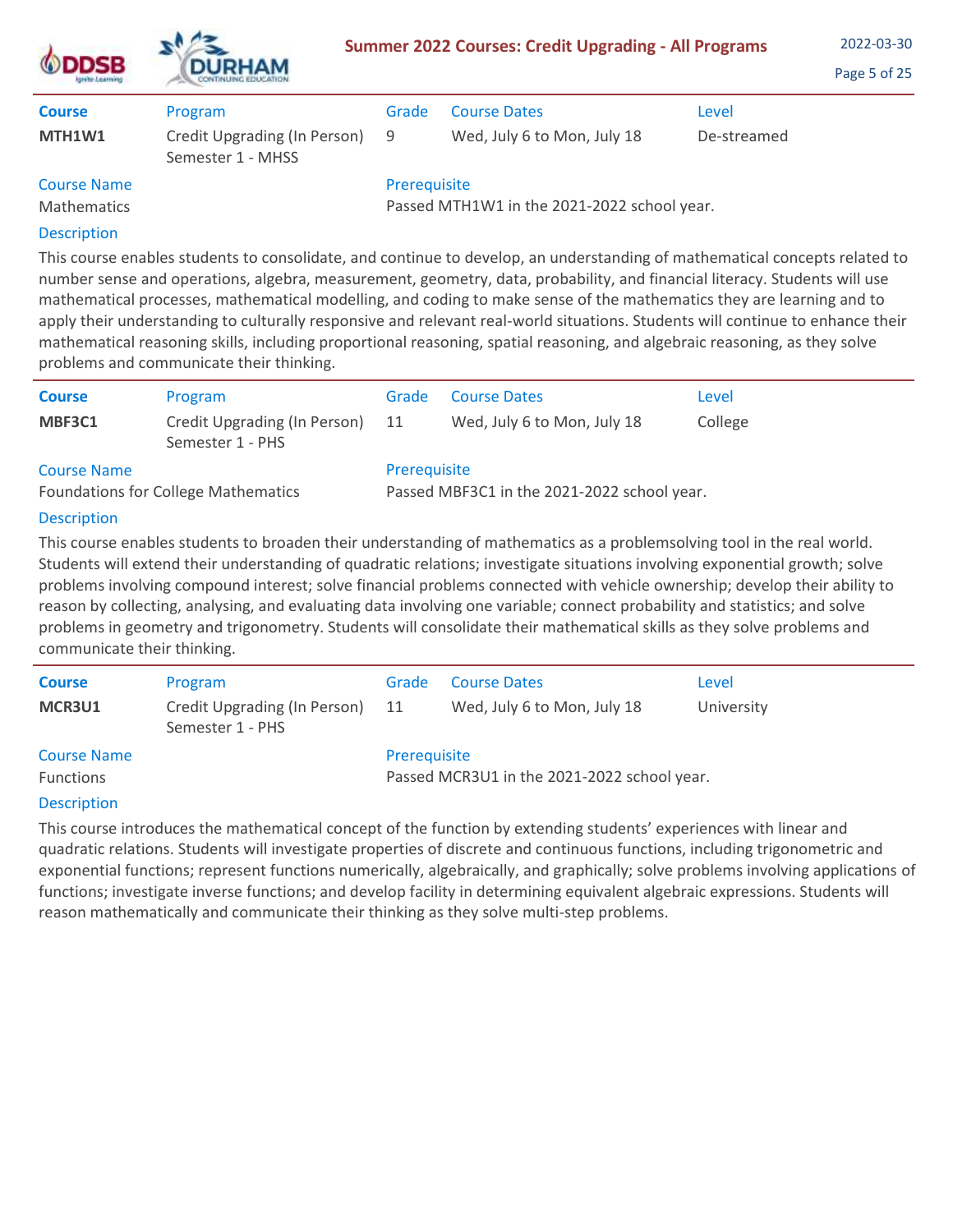| <b>DSB</b>         | <b>DURHAM</b>                                    |              | <b>Summer 2022 Courses: Credit Upgrading - All Programs</b> |             | 2022-03-30<br>Page 6 of 25 |
|--------------------|--------------------------------------------------|--------------|-------------------------------------------------------------|-------------|----------------------------|
| <b>Course</b>      | Program                                          | Grade        | <b>Course Dates</b>                                         | Level       |                            |
| MTH1W1             | Credit Upgrading (In Person)<br>Semester 1 - PHS | 9            | Wed, July 6 to Mon, July 18                                 | De-streamed |                            |
| <b>Course Name</b> |                                                  | Prerequisite |                                                             |             |                            |
| <b>Mathematics</b> |                                                  |              | Passed MTH1W1 in the 2021-2022 school year.                 |             |                            |
| <b>Description</b> |                                                  |              |                                                             |             |                            |

This course enables students to consolidate, and continue to develop, an understanding of mathematical concepts related to number sense and operations, algebra, measurement, geometry, data, probability, and financial literacy. Students will use mathematical processes, mathematical modelling, and coding to make sense of the mathematics they are learning and to apply their understanding to culturally responsive and relevant real-world situations. Students will continue to enhance their mathematical reasoning skills, including proportional reasoning, spatial reasoning, and algebraic reasoning, as they solve problems and communicate their thinking.

| <b>Course</b>                        | Program                                                | Grade        | <b>Course Dates</b>                         | Level |
|--------------------------------------|--------------------------------------------------------|--------------|---------------------------------------------|-------|
| <b>GLC201</b>                        | Credit Upgrading (In Person)<br>Semester 1, GLC - MHSS | 10           | Tue, July 12 to Mon, July 18                | Open  |
| <b>Course Name</b><br>Career Studies |                                                        | Prerequisite | Passed GLC2O1 in the 2021-2022 school year. |       |

# **Description**

 $\mathbf{A}$ 

This course gives students the opportunity to develop the skills, knowledge, and habits that will support them in their education and career/life planning. Students will learn about global work trends, and seek opportunities within the school and community to expand and strengthen their transferable skills and their ability to adapt to the changing world of work. On the basis of exploration, reflective practice, and decision-making processes, students will make connections between their skills, interests, and values and their postsecondary options, whether in apprenticeship training, college, community living, university, or the workplace. They will set goals and create a plan for their first postsecondary year. As part of their preparation for the future, they will learn about personal financial management – including the variety of saving and borrowing tools available to them and how to use them to their advantage – and develop a budget for their first year after secondary school.

| <b>Course</b>          | Program                                                | Grade                                       | <b>Course Dates</b>         | Level |  |
|------------------------|--------------------------------------------------------|---------------------------------------------|-----------------------------|-------|--|
| <b>CHV2O1</b>          | Credit Upgrading (In Person)<br>Semester 1, CHV - MHSS | 10                                          | Wed, July 6 to Tue, July 12 | Open  |  |
| <b>Course Name</b>     |                                                        | Prerequisite                                |                             |       |  |
| Civics and Citizenship |                                                        | Passed CHV2O1 in the 2021-2022 school year. |                             |       |  |

# Description

This course explores rights and responsibilities associated with being an active citizen in a democratic society. Students will explore issues of civic importance such as healthy schools, community planning, environmental responsibility, and the influence of social media, while developing their understanding of the role of civic engagement and of political processes in the local, national, and/or global community. Students will apply the concepts of political thinking and the political inquiry process to investigate, and express informed opinions about, a range of political issues and developments that are both of significance in today's world and of personal interest to them.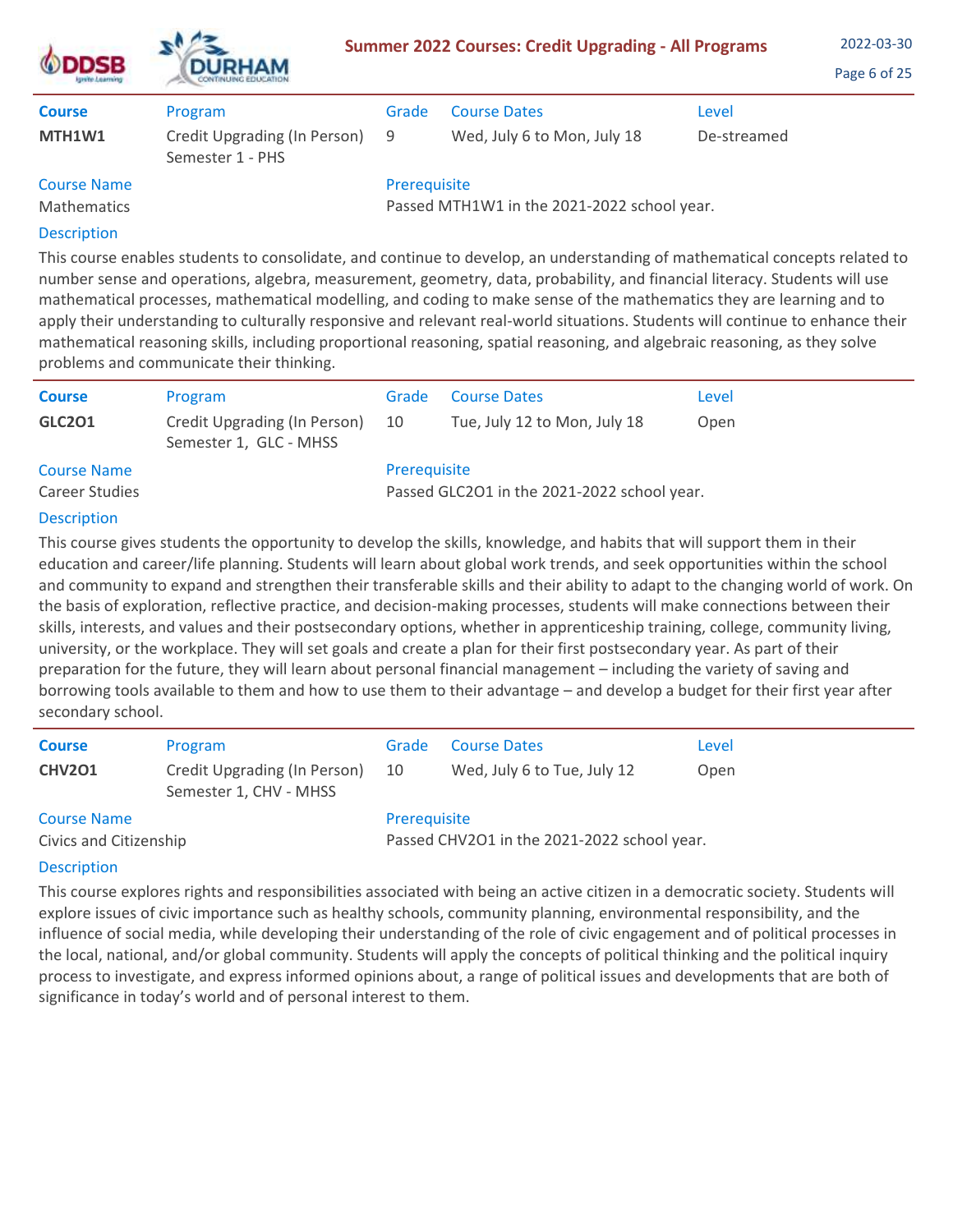| )SB                                          | <b>DURHAM</b>                                         | <b>Summer 2022 Courses: Credit Upgrading - All Programs</b> | 2022-03-30<br>Page 7 of 25                  |       |  |
|----------------------------------------------|-------------------------------------------------------|-------------------------------------------------------------|---------------------------------------------|-------|--|
| <b>Course</b>                                | Program                                               | Grade                                                       | <b>Course Dates</b>                         | Level |  |
| <b>CHV2O1</b>                                | Credit Upgrading (In Person)<br>Semester 1, CHV - PHS | 10                                                          | Wed, July 6 to Tue, July 12                 | Open  |  |
| <b>Course Name</b><br>Civics and Citizenship |                                                       | Prerequisite                                                | Passed CHV2O1 in the 2021-2022 school year. |       |  |

This course explores rights and responsibilities associated with being an active citizen in a democratic society. Students will explore issues of civic importance such as healthy schools, community planning, environmental responsibility, and the influence of social media, while developing their understanding of the role of civic engagement and of political processes in the local, national, and/or global community. Students will apply the concepts of political thinking and the political inquiry process to investigate, and express informed opinions about, a range of political issues and developments that are both of significance in today's world and of personal interest to them.

| <b>Course</b>      | Program                                               | Grade        | <b>Course Dates</b>                         | Level |
|--------------------|-------------------------------------------------------|--------------|---------------------------------------------|-------|
| <b>GLC201</b>      | Credit Upgrading (In Person)<br>Semester 1, GLC - PHS | 10           | Tue, July 12 to Mon, July 18                | Open  |
| <b>Course Name</b> |                                                       | Prerequisite |                                             |       |
| Career Studies     |                                                       |              | Passed GLC201 in the 2021-2022 school year. |       |

## Description

This course gives students the opportunity to develop the skills, knowledge, and habits that will support them in their education and career/life planning. Students will learn about global work trends, and seek opportunities within the school and community to expand and strengthen their transferable skills and their ability to adapt to the changing world of work. On the basis of exploration, reflective practice, and decision-making processes, students will make connections between their skills, interests, and values and their postsecondary options, whether in apprenticeship training, college, community living, university, or the workplace. They will set goals and create a plan for their first postsecondary year. As part of their preparation for the future, they will learn about personal financial management – including the variety of saving and borrowing tools available to them and how to use them to their advantage – and develop a budget for their first year after secondary school.

| <b>Course</b>              | Program                                          | Grade                                       | <b>Course Dates</b>          | Level    |  |
|----------------------------|--------------------------------------------------|---------------------------------------------|------------------------------|----------|--|
| CHC2D1                     | Credit Upgrading (In Person)<br>Semester 2 - DAW | 10                                          | Tue, July 19 to Fri, July 29 | Academic |  |
| <b>Course Name</b>         |                                                  | Prerequisite                                |                              |          |  |
| Canadian History since WW1 |                                                  | Passed CHC2D1 in the 2021-2022 school year. |                              |          |  |

# **Description**

This course explores social, economic, and political developments and events and their impact on the lives of different individuals, groups, and communities, including First Nations, Métis, and Inuit individuals and communities, in Canada since 1914. Students will examine the role of conflict and cooperation in Canadian society, Canada's evolving role within the global community, and the impact of various individuals, organizations, and events on identities, citizenship, and heritage in Canada. Students will develop an understanding of some of the political developments and government policies that have had a lasting impact on First Nations, Métis, and Inuit individuals and communities. They will develop their ability to apply the concepts of historical thinking and the historical inquiry process, including the interpretation and analysis of evidence, when investigating key issues and events in Canadian history since 1914.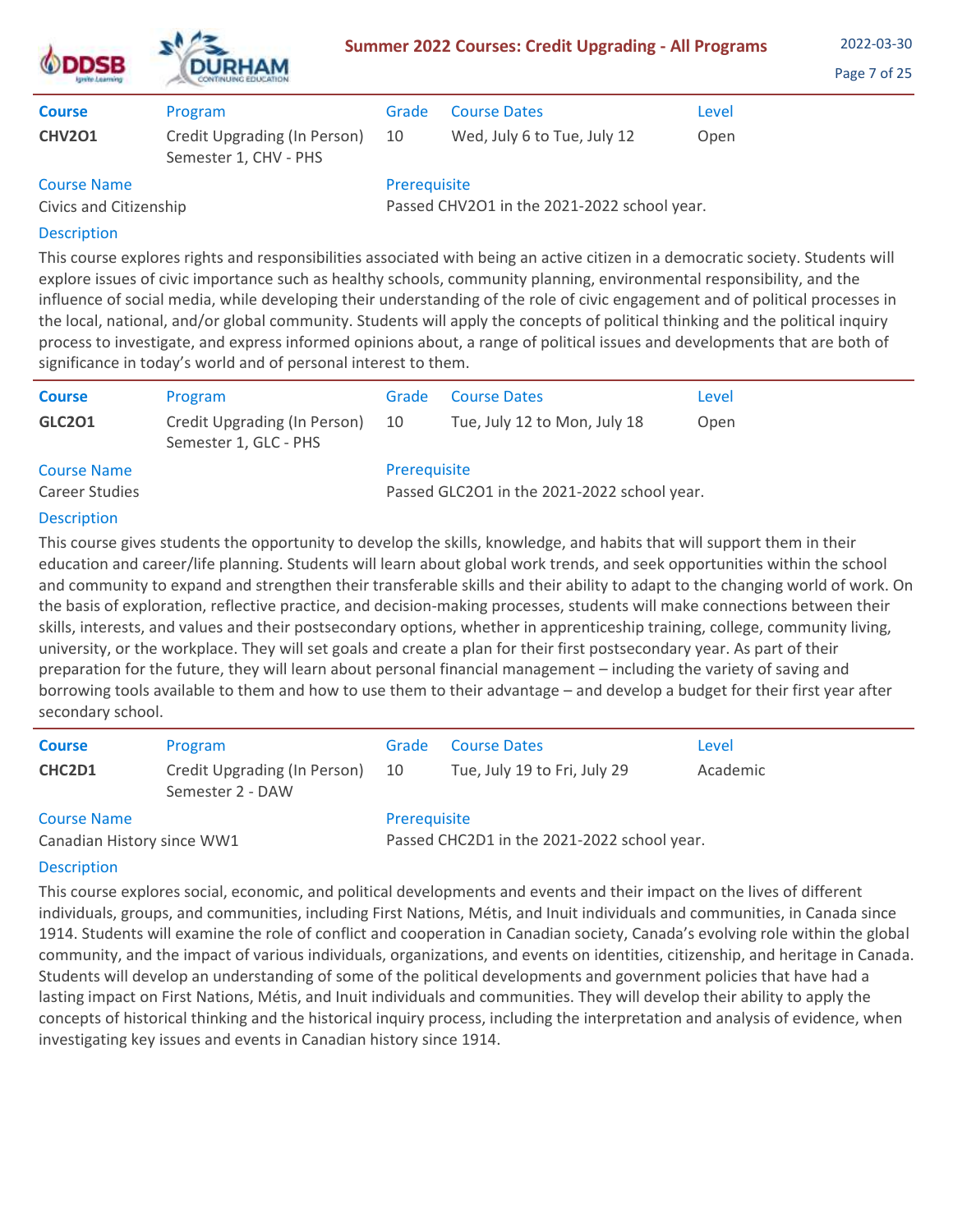| <b>ODDSB</b><br>Ignite Learning | <b>DURHAM</b><br>CONTINUING EDUCATION            |       | <b>Summer 2022 Courses: Credit Upgrading - All Programs</b> |         | 2022-03-30<br>Page 8 of 25 |
|---------------------------------|--------------------------------------------------|-------|-------------------------------------------------------------|---------|----------------------------|
| <b>Course</b>                   | Program                                          | Grade | <b>Course Dates</b>                                         | Level   |                            |
| CHC2P1                          | Credit Upgrading (In Person)<br>Semester 2 - DAW | 10    | Tue, July 19 to Fri, July 29                                | Applied |                            |

# Course Name

Canadian History since WW1

Prerequisite

Passed CHC2P1 in the 2021-2022 school year.

# Description

This course focuses on the social context of historical developments and events and how they have affected the lives of people in Canada, including First Nations, Métis, and Inuit individuals and communities, since 1914. Students will explore interactions between various communities in Canada as well as contributions of individuals and groups to heritage and identities in Canada. Students will develop an understanding of some key political developments and government policies that have had an impact on First Nations, Métis, and Inuit individuals and communities. They will develop their ability to apply the concepts of historical thinking and the historical inquiry process, including the interpretation and analysis of evidence, when investigating the continuing relevance of historical developments and how they have helped shape communities in present-day Canada.

| <b>Course</b><br>ENG1D1       | Program<br>Credit Upgrading (In Person)<br>Semester 2 - DAW | Grade<br>- 9 | <b>Course Dates</b><br>Tue, July 19 to Fri, July 29 | Level<br>Academic |
|-------------------------------|-------------------------------------------------------------|--------------|-----------------------------------------------------|-------------------|
| <b>Course Name</b><br>English |                                                             | Prerequisite | Passed ENG1D1 in the 2021-2022 school year.         |                   |

# Description

This course is designed to develop the oral communication, reading, writing, and media literacy skills that students need for success in their secondary school academic programs and in their daily lives. Students will analyse literary texts from contemporary and historical periods, interpret informational and graphic texts, and create oral, written, and media texts in a variety of forms. An important focus will be on the use of strategies that contribute to effective communication. The course is intended to prepare students for the Grade 10 academic English course, which leads to university or college preparation courses in Grades 11 and 12.

| <b>Course</b>      | Program                                            | Grade        | <b>Course Dates</b>                         | Level   |  |  |
|--------------------|----------------------------------------------------|--------------|---------------------------------------------|---------|--|--|
| ENG1P1             | Credit Upgrading (In Person) 9<br>Semester 2 - DAW |              | Tue, July 19 to Fri, July 29                | Applied |  |  |
| <b>Course Name</b> |                                                    | Prerequisite |                                             |         |  |  |
| English            |                                                    |              | Passed ENG1P1 in the 2021-2022 school year. |         |  |  |
| <b>Doccription</b> |                                                    |              |                                             |         |  |  |

# **Description**

This course is designed to develop the key oral communication, reading, writing, and media literacy skills students need for success in secondary school and daily life. Students will read, interpret, and create a variety of informational, literary, and graphic texts. An important focus will be on identifying and using appropriate strategies and processes to improve students' comprehension of texts and to help them communicate clearly and effectively. The course is intended to prepare students for the Grade 10 applied English course, which leads to college or workplace preparation courses in Grades 11 and 12.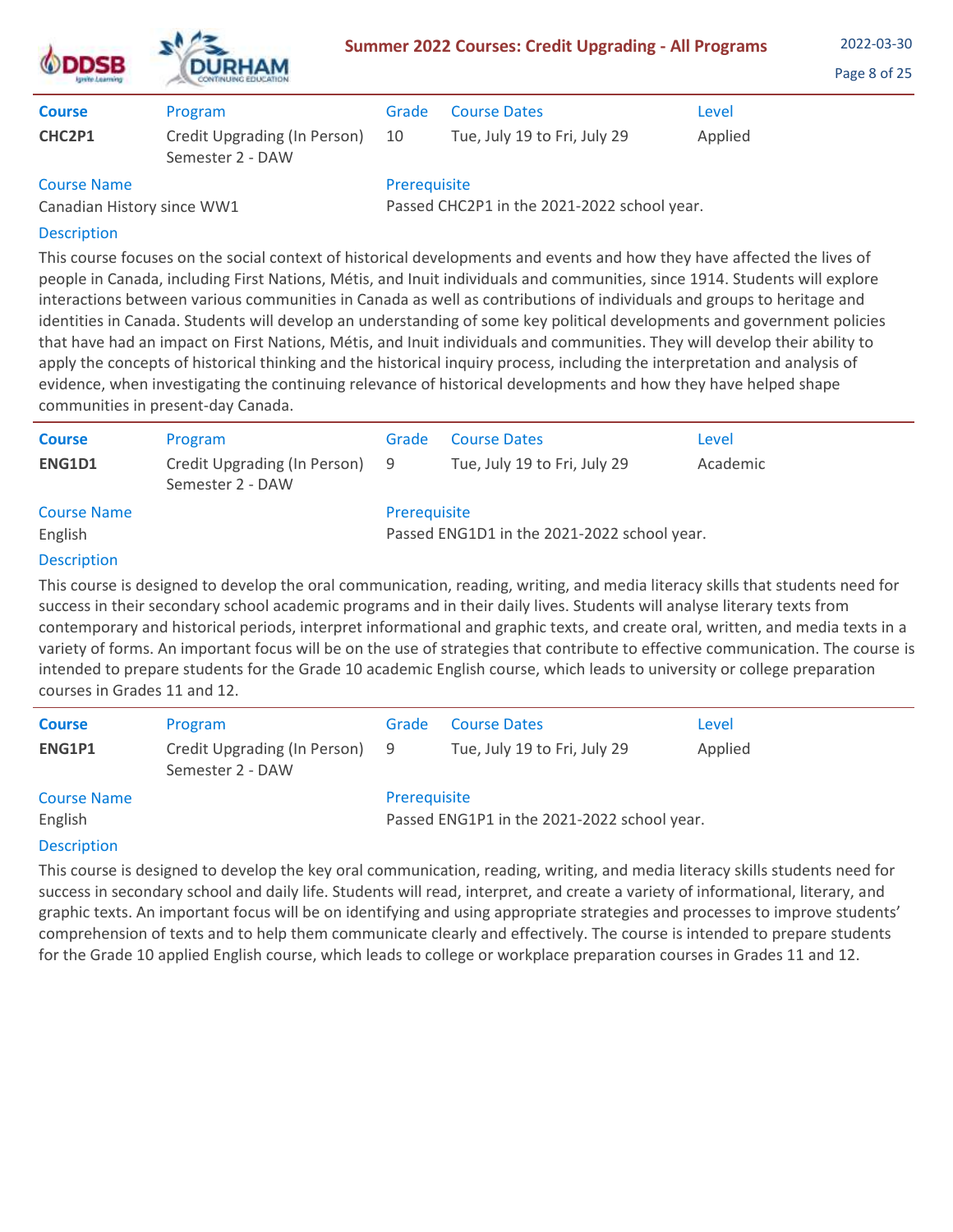| <b>DSB</b><br>grife Learning | <b>DURHAM</b>                                    | <b>Summer 2022 Courses: Credit Upgrading - All Programs</b> | 2022-03-30<br>Page 9 of 25                  |          |  |
|------------------------------|--------------------------------------------------|-------------------------------------------------------------|---------------------------------------------|----------|--|
| <b>Course</b>                | Program                                          | Grade                                                       | <b>Course Dates</b>                         | Level    |  |
| ENG2D1                       | Credit Upgrading (In Person)<br>Semester 2 - DAW | 10                                                          | Tue, July 19 to Fri, July 29                | Academic |  |
| <b>Course Name</b>           |                                                  | Prerequisite                                                |                                             |          |  |
| English                      |                                                  |                                                             | Passed ENG2D1 in the 2021-2022 school year. |          |  |
| The constructions of         |                                                  |                                                             |                                             |          |  |

This course is designed to extend the range of oral communication, reading, writing, and media literacy skills that students need for success in their secondary school academic programs and in their daily lives. Students will analyse literary texts from contemporary and historical periods, interpret and evaluate informational and graphic texts, and create oral, written, and media texts in a variety of forms. An important focus will be on the selective use of strategies that contribute to effective communication. This course is intended to prepare students for the compulsory Grade 11 university or college preparation course.

| <b>Course</b>      | Program                                          | Grade        | <b>Course Dates</b>                         | Level   |  |  |
|--------------------|--------------------------------------------------|--------------|---------------------------------------------|---------|--|--|
| ENG2P1             | Credit Upgrading (In Person)<br>Semester 2 - DAW | -10          | Tue, July 19 to Fri, July 29                | Applied |  |  |
| <b>Course Name</b> |                                                  | Prerequisite |                                             |         |  |  |
| English            |                                                  |              | Passed ENG2P1 in the 2021-2022 school year. |         |  |  |
|                    |                                                  |              |                                             |         |  |  |

## **Description**

This course is designed to extend the range of oral communication, reading, writing, and media literacy skills that students need for success in secondary school and daily life. Students will study and create a variety of informational, literary, and graphic texts. An important focus will be on the consolidation of strategies and processes that help students interpret texts and communicate clearly and effectively. This course is intended to prepare students for the compulsory Grade 11 college or workplace preparation course.

| <b>Course</b>      | Program                                          | Grade                                       | <b>Course Dates</b>          | Level   |  |
|--------------------|--------------------------------------------------|---------------------------------------------|------------------------------|---------|--|
| ENG3C1             | Credit Upgrading (In Person)<br>Semester 2 - DAW | 11                                          | Tue, July 19 to Fri, July 29 | College |  |
| <b>Course Name</b> |                                                  | Prerequisite                                |                              |         |  |
| English            |                                                  | Passed ENG3C1 in the 2021-2022 school year. |                              |         |  |
| <b>Description</b> |                                                  |                                             |                              |         |  |

# Description

This course emphasizes the development of literacy, communication, and critical and creative thinking skills necessary for success in academic and daily life. Students will study the content, form, and style of a variety of informational and graphic texts, as well as literary texts from Canada and other countries, and create oral, written, and media texts in a variety of forms for practical and academic purposes. An important focus will be on using language with precision and clarity. The course is intended to prepare students for the compulsory Grade 12 college preparation course.

| <b>Course</b>      | Program                                          | Grade        | <b>Course Dates</b>                         | Level      |
|--------------------|--------------------------------------------------|--------------|---------------------------------------------|------------|
| ENG3U1             | Credit Upgrading (In Person)<br>Semester 2 - DAW | - 11         | Tue, July 19 to Fri, July 29                | University |
| <b>Course Name</b> |                                                  | Prerequisite |                                             |            |
| English            |                                                  |              | Passed ENG3U1 in the 2021-2022 school year. |            |
| <b>Description</b> |                                                  |              |                                             |            |

This course emphasizes the development of literacy, communication, and critical and creative thinking skills necessary for success in academic and daily life. Students will analyse challenging literary texts from various periods, countries, and cultures, as well as a range of informational and graphic texts, and create oral, written, and media texts in a variety of forms. An important focus will be on using language with precision and clarity and incorporating stylistic devices appropriately and effectively. The course is intended to prepare students for the compulsory Grade 12 university or college preparation course.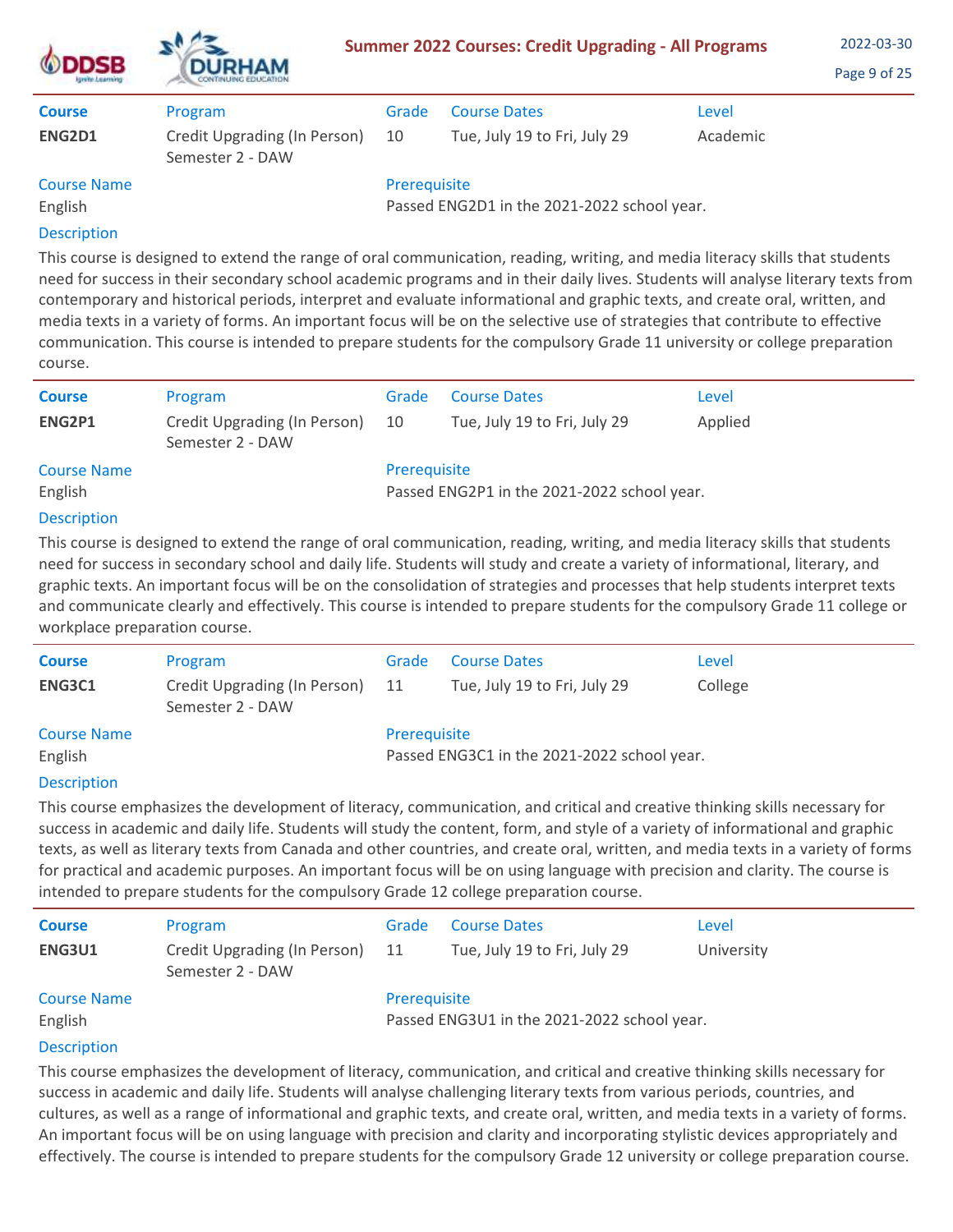| <b>DDSB</b><br><b>ISTURO A GATERING</b> | <b>DURHAM</b>                                    | <b>Summer 2022 Courses: Credit Upgrading - All Programs</b> | 2022-03-30<br>Page 10 of 25                 |         |  |
|-----------------------------------------|--------------------------------------------------|-------------------------------------------------------------|---------------------------------------------|---------|--|
| <b>Course</b>                           | Program                                          | Grade                                                       | <b>Course Dates</b>                         | Level   |  |
| ENG4C1                                  | Credit Upgrading (In Person)<br>Semester 2 - DAW | 12                                                          | Tue, July 19 to Fri, July 29                | College |  |
| <b>Course Name</b>                      |                                                  | Prerequisite                                                |                                             |         |  |
| English                                 |                                                  |                                                             | Passed ENG4C1 in the 2021-2022 school year. |         |  |
|                                         |                                                  |                                                             |                                             |         |  |

This course emphasizes the consolidation of literacy, communication, and critical and creative thinking skills necessary for success in academic and daily life. Students will analyse a variety of informational and graphic texts, as well as literary texts from various countries and cultures, and create oral, written, and media texts in a variety of forms for practical and academic purposes. An important focus will be on using language with precision and clarity and developing greater control in writing. The course is intended to prepare students for college or the workplace.

| <b>Course</b>                 | Program                                          | Grade        | <b>Course Dates</b>                         | Level      |
|-------------------------------|--------------------------------------------------|--------------|---------------------------------------------|------------|
| <b>ENG4U1</b>                 | Credit Upgrading (In Person)<br>Semester 2 - DAW | 12           | Tue, July 19 to Fri, July 29                | University |
| <b>Course Name</b><br>English |                                                  | Prerequisite | Passed ENG4U1 in the 2021-2022 school year. |            |

# Description

This course emphasizes the consolidation of the literacy, communication, and critical and creative thinking skills necessary for success in academic and daily life. Students will analyse a range of challenging literary texts from various periods, countries, and cultures; interpret and evaluate informational and graphic texts; and create oral, written, and media texts in a variety of forms. An important focus will be on using academic language coherently and confidently, selecting the reading strategies best suited to particular texts and particular purposes for reading, and developing greater control in writing. The course is intended to prepare students for university, college, or the workplace.

| <b>Course</b>                              | Program                                          | Grade                                       | <b>Course Dates</b>          | Level   |  |
|--------------------------------------------|--------------------------------------------------|---------------------------------------------|------------------------------|---------|--|
| MBF3C1                                     | Credit Upgrading (In Person)<br>Semester 2 - DAW | -11                                         | Tue, July 19 to Fri, July 29 | College |  |
| <b>Course Name</b>                         |                                                  | Prerequisite                                |                              |         |  |
| <b>Foundations for College Mathematics</b> |                                                  | Passed MBF3C1 in the 2021-2022 school year. |                              |         |  |

## Description

This course enables students to broaden their understanding of mathematics as a problemsolving tool in the real world. Students will extend their understanding of quadratic relations; investigate situations involving exponential growth; solve problems involving compound interest; solve financial problems connected with vehicle ownership; develop their ability to reason by collecting, analysing, and evaluating data involving one variable; connect probability and statistics; and solve problems in geometry and trigonometry. Students will consolidate their mathematical skills as they solve problems and communicate their thinking.

| <b>Course</b>                                            | Program                                          | Grade        | <b>Course Dates</b>                                                                                  | Level              |
|----------------------------------------------------------|--------------------------------------------------|--------------|------------------------------------------------------------------------------------------------------|--------------------|
| MCF3M1                                                   | Credit Upgrading (In Person)<br>Semester 2 - DAW | 11           | Tue, July 19 to Fri, July 29                                                                         | College/University |
| <b>Course Name</b><br>しまいし しょうしょう しょうしょう あいしょう しょうしょうしょく |                                                  | Prerequisite | $D_{\text{max}}$ and $D_{\text{max}}$ and $D_{\text{max}}$ and $D_{\text{max}}$ and $D_{\text{max}}$ |                    |

Functions and Applications

Passed MCF3M1 in the 2021-2022 school year.

# **Description**

This course introduces basic features of the function by extending students' experiences with quadratic relations. It focuses on quadratic, trigonometric, and exponential functions and their use in modelling real-world situations. Students will represent functions numerically, graphically, and algebraically; simplify expressions; solve equations; and solve problems relating to applications. Students will reason mathematically and communicate their thinking as they solve multi-step problems.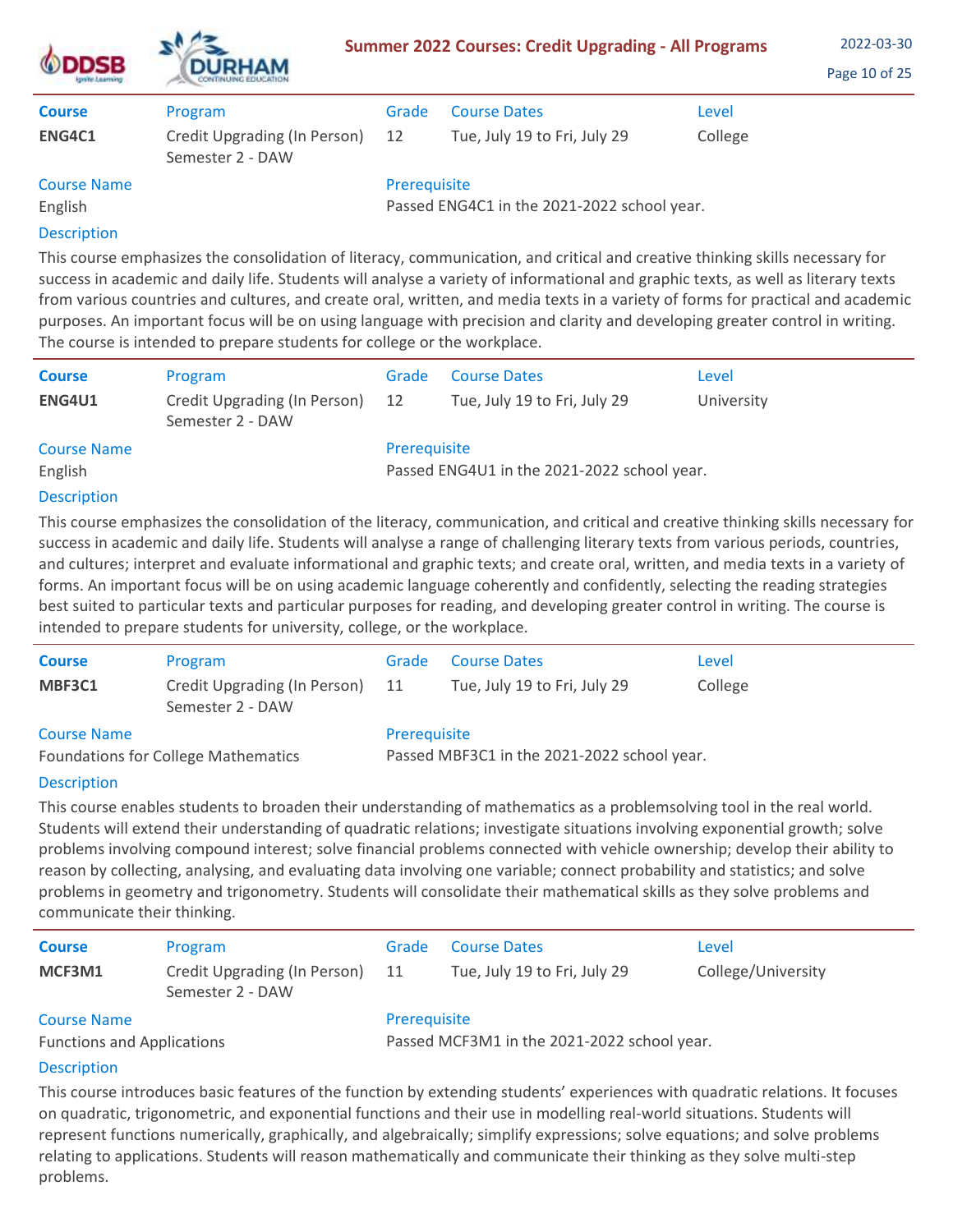| <b>DSB</b>                             | <b>DURHAM</b>                                               | <b>Summer 2022 Courses: Credit Upgrading - All Programs</b> |                                                     |                     | 2022-03-30<br>Page 11 of 25 |
|----------------------------------------|-------------------------------------------------------------|-------------------------------------------------------------|-----------------------------------------------------|---------------------|-----------------------------|
| <b>Course</b><br>MCR3U1                | Program<br>Credit Upgrading (In Person)<br>Semester 2 - DAW | Grade<br>11                                                 | <b>Course Dates</b><br>Tue, July 19 to Fri, July 29 | Level<br>University |                             |
| <b>Course Name</b><br><b>Functions</b> |                                                             | Prerequisite                                                | Passed MCR3U1 in the 2021-2022 school year.         |                     |                             |

This course introduces the mathematical concept of the function by extending students' experiences with linear and quadratic relations. Students will investigate properties of discrete and continuous functions, including trigonometric and exponential functions; represent functions numerically, algebraically, and graphically; solve problems involving applications of functions; investigate inverse functions; and develop facility in determining equivalent algebraic expressions. Students will reason mathematically and communicate their thinking as they solve multi-step problems.

| <b>Course</b>                                           | Program                                          | Grade                                                       | <b>Course Dates</b>          | Level   |  |  |
|---------------------------------------------------------|--------------------------------------------------|-------------------------------------------------------------|------------------------------|---------|--|--|
| MFM2P1                                                  | Credit Upgrading (In Person)<br>Semester 2 - DAW | -10                                                         | Tue, July 19 to Fri, July 29 | Applied |  |  |
| <b>Course Name</b><br><b>Foundations of Mathematics</b> |                                                  | Prerequisite<br>Passed MFM2P1 in the 2021-2022 school year. |                              |         |  |  |

### Description

This course enables students to consolidate their understanding of linear relations and extend their problem-solving and algebraic skills through investigation, the effective use of technology, and hands-on activities. Students will develop and graph equations in analytic geometry; solve and apply linear systems, using real-life examples; and explore and interpret graphs of quadratic relations. Students will investigate similar triangles, the trigonometry of right triangles, and the measurement of three-dimensional figures. Students will consolidate their mathematical skills as they solve problems and communicate their thinking.

| <b>Course</b>                    | Program                                          | Grade                                       | <b>Course Dates</b>          | Level    |  |
|----------------------------------|--------------------------------------------------|---------------------------------------------|------------------------------|----------|--|
| MPM2D1                           | Credit Upgrading (In Person)<br>Semester 2 - DAW | 10                                          | Tue, July 19 to Fri, July 29 | Academic |  |
| <b>Course Name</b>               |                                                  | Prerequisite                                |                              |          |  |
| <b>Principles of Mathematics</b> |                                                  | Passed MPM2D1 in the 2021-2022 school year. |                              |          |  |

#### **Description**

This course enables students to broaden their understanding of relationships and extend their problem-solving and algebraic skills through investigation, the effective use of technology, and abstract reasoning. Students will explore quadratic relations and their applications; solve and apply linear systems; verify properties of geometric figures using analytic geometry; and investigate the trigonometry of right and acute triangles. Students will reason mathematically and communicate their thinking as they solve multi-step problems.

| <b>Course</b>                     | Program                                            | Grade        | <b>Course Dates</b>                         | Level       |
|-----------------------------------|----------------------------------------------------|--------------|---------------------------------------------|-------------|
| MTH1W1                            | Credit Upgrading (In Person) 9<br>Semester 2 - DAW |              | Tue, July 19 to Fri, July 29                | De-streamed |
| <b>Course Name</b><br>Mathematics |                                                    | Prerequisite | Passed MTH1W1 in the 2021-2022 school year. |             |

## **Description**

This course enables students to consolidate, and continue to develop, an understanding of mathematical concepts related to number sense and operations, algebra, measurement, geometry, data, probability, and financial literacy. Students will use mathematical processes, mathematical modelling, and coding to make sense of the mathematics they are learning and to apply their understanding to culturally responsive and relevant real-world situations. Students will continue to enhance their mathematical reasoning skills, including proportional reasoning, spatial reasoning, and algebraic reasoning, as they solve problems and communicate their thinking.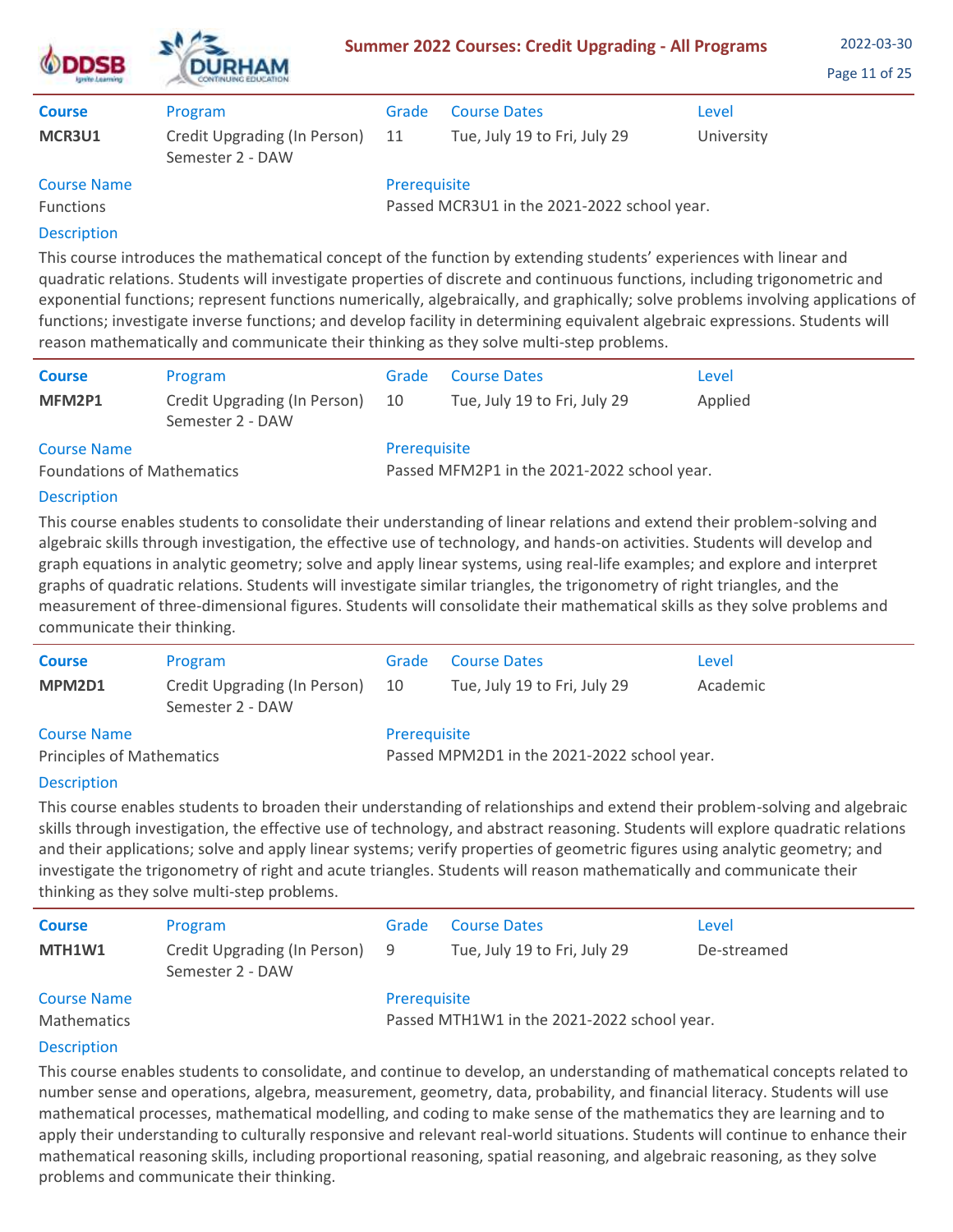| <b>ODDSB</b>  | <b>DURHAM</b>                                    | <b>Summer 2022 Courses: Credit Upgrading - All Programs</b> | 2022-03-30<br>Page 12 of 25  |         |  |
|---------------|--------------------------------------------------|-------------------------------------------------------------|------------------------------|---------|--|
| <b>Course</b> | Program                                          | Grade                                                       | <b>Course Dates</b>          | Level   |  |
| NBE3C1        | Credit Upgrading (In Person)<br>Semester 2 - DAW | 11                                                          | Tue, July 19 to Fri, July 29 | College |  |
| Course Name   |                                                  | <b>Prerequisite</b>                                         |                              |         |  |

Course Name

English: Contemporary Aboriginal Voices

Prerequisite

Passed NBE3C1 in the 2021-2022 school year.

# Description

This course emphasizes the development of literacy, critical thinking, and communication skills through the study of works in English by Aboriginal writers. Students will study the content, form, and style of informational texts and literary and media works, and will develop an appreciation of the wealth and complexity of Aboriginal writing. Students will also write reports, correspondence, and persuasive essays, and analyse the relationship between media forms and audiences. An important focus will be on establishing appropriate voice and using business and technical language with precision and clarity.

| <b>Course</b>                                                 | Program                                          | Grade                                                       | <b>Course Dates</b>          | Level      |  |  |
|---------------------------------------------------------------|--------------------------------------------------|-------------------------------------------------------------|------------------------------|------------|--|--|
| <b>NBE3U1</b>                                                 | Credit Upgrading (In Person)<br>Semester 2 - DAW | -11                                                         | Tue, July 19 to Fri, July 29 | University |  |  |
| <b>Course Name</b><br>English: Contemporary Aboriginal Voices |                                                  | Prerequisite<br>Passed NBE3U1 in the 2021-2022 school year. |                              |            |  |  |

# **Description**

This course emphasizes the development of literacy, critical thinking, and communication skills through the study of works in English by Aboriginal writers. Through the analysis of literary texts and media works, students will develop an appreciation of the wealth and complexity of Aboriginal writing. Students will also conduct research and analyse the information gathered; write persuasive and literary essays; and analyse the relationship between media forms and audiences. An important focus will be the further development of students' understanding of English-language usage and conventions.

| <b>Course</b>      | Program                                          | Grade                                       | <b>Course Dates</b>          | Level   |
|--------------------|--------------------------------------------------|---------------------------------------------|------------------------------|---------|
| <b>SBI3C1</b>      | Credit Upgrading (In Person)<br>Semester 2 - DAW | 11                                          | Tue, July 19 to Fri, July 29 | College |
| <b>Course Name</b> |                                                  | Prerequisite                                |                              |         |
| Biology            |                                                  | Passed SBI3C1 in the 2021-2022 school year. |                              |         |

## **Description**

This course focuses on the processes that occur in biological systems. Students will learn concepts and theories as they conduct investigations in the areas of cellular biology, microbiology, genetics, the anatomy of mammals, and the structure of plants and their role in the natural environment. Emphasis will be placed on the practical application of concepts, and on the skills needed for further study in various branches of the life sciences and related fields.

| <b>Course</b>                  | Program                                          | Grade               | <b>Course Dates</b>                         | Level      |
|--------------------------------|--------------------------------------------------|---------------------|---------------------------------------------|------------|
| <b>SBI3U1</b>                  | Credit Upgrading (In Person)<br>Semester 2 - DAW | 11                  | Tue, July 19 to Fri, July 29                | University |
| <b>Course Name</b>             |                                                  | <b>Prerequisite</b> |                                             |            |
| <b>Biology</b>                 |                                                  |                     | Passed SBI3U1 in the 2021-2022 school year. |            |
| The company of the first state |                                                  |                     |                                             |            |

## **Description**

This course furthers students' understanding of the processes that occur in biological systems. Students will study theory and conduct investigations in the areas of biodiversity; evolution; genetic processes; the structure and function of animals; and the anatomy, growth, and function of plants. The course focuses on the theoretical aspects of the topics under study, and helps students refine skills related to scientific investigation.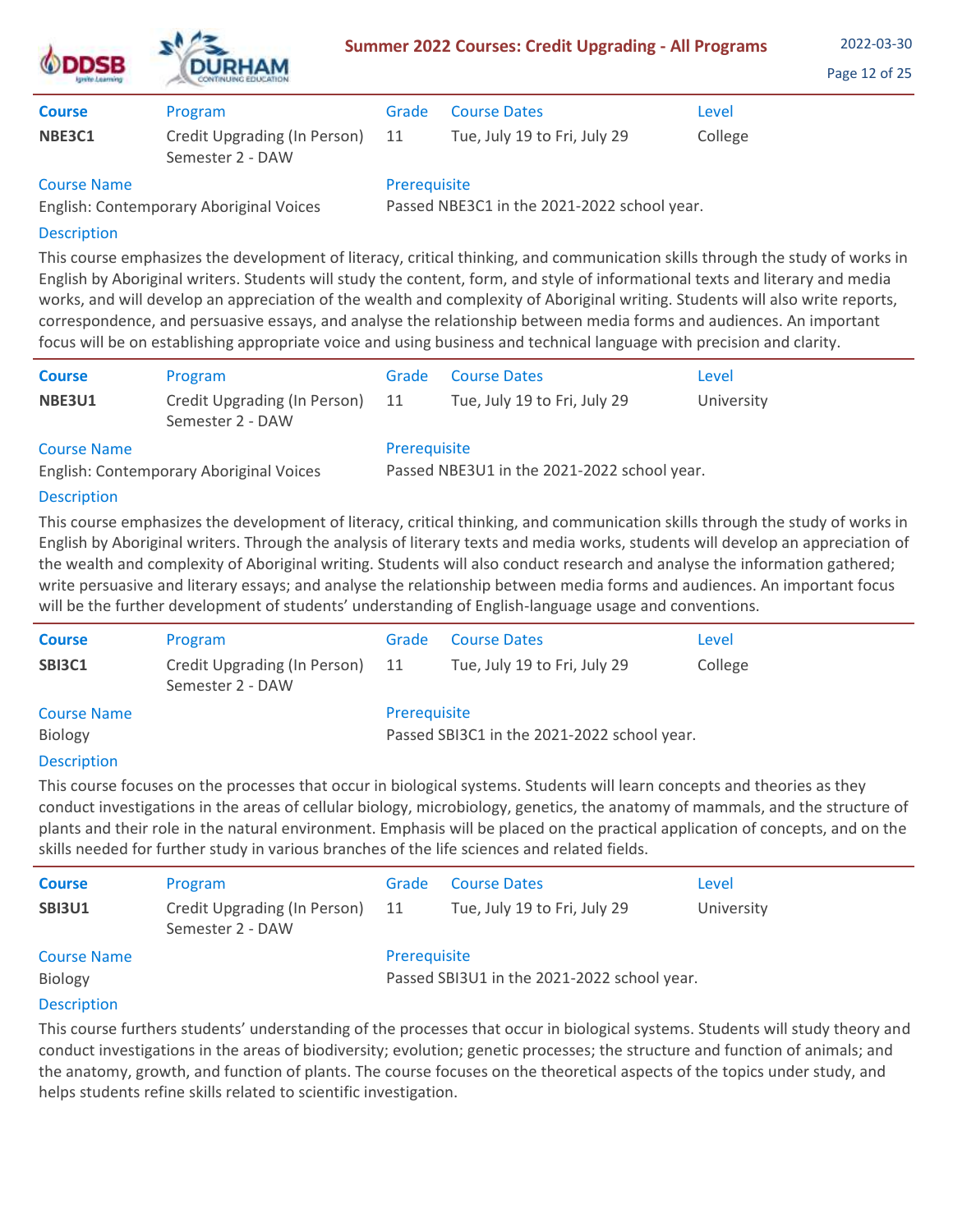| <b>DSB</b><br><b>ISTUTO LEATERS</b> | <b>DURHAM</b>                                    | <b>Summer 2022 Courses: Credit Upgrading - All Programs</b> | 2022-03-30<br>Page 13 of 25                 |            |  |
|-------------------------------------|--------------------------------------------------|-------------------------------------------------------------|---------------------------------------------|------------|--|
| <b>Course</b>                       | Program                                          | Grade                                                       | <b>Course Dates</b>                         | Level      |  |
| <b>SBI4U1</b>                       | Credit Upgrading (In Person)<br>Semester 2 - DAW | 12                                                          | Tue, July 19 to Fri, July 29                | University |  |
| <b>Course Name</b>                  |                                                  | Prerequisite                                                |                                             |            |  |
| Biology                             |                                                  |                                                             | Passed SBI4U1 in the 2021-2022 school year. |            |  |
| <b>Doccription</b>                  |                                                  |                                                             |                                             |            |  |

This course provides students with the opportunity for in-depth study of the concepts and processes that occur in biological systems. Students will study theory and conduct investigations in the areas of biochemistry, metabolic processes, molecular genetics, homeostasis, and population dynamics. Emphasis will be placed on the achievement of detailed knowledge and the refinement of skills needed for further study in various branches of the life sciences and related fields.

| <b>Course</b><br>SCH3U1 | Program<br>Credit Upgrading (In Person) | Grade<br>11                                 | <b>Course Dates</b><br>Tue, July 19 to Fri, July 29 | Level<br>University |  |  |
|-------------------------|-----------------------------------------|---------------------------------------------|-----------------------------------------------------|---------------------|--|--|
|                         | Semester 2 - DAW                        |                                             |                                                     |                     |  |  |
| <b>Course Name</b>      |                                         | Prerequisite                                |                                                     |                     |  |  |
| Chemistry               |                                         | Passed SCH3U1 in the 2021-2022 school year. |                                                     |                     |  |  |
|                         |                                         |                                             |                                                     |                     |  |  |

# **Description**

This course enables students to deepen their understanding of chemistry through the study of the properties of chemicals and chemical bonds; chemical reactions and quantitative relationships in those reactions; solutions and solubility; and atmospheric chemistry and the behaviour of gases. Students will further develop their analytical skills and investigate the qualitative and quantitative properties of matter, as well as the impact of some common chemical reactions on society and the environment.

| <b>Course</b><br>SCH4C1         | Program<br>Credit Upgrading (In Person)<br>Semester 2 - DAW | Grade<br>12 | <b>Course Dates</b><br>Tue, July 19 to Fri, July 29         | Level<br>College |  |  |
|---------------------------------|-------------------------------------------------------------|-------------|-------------------------------------------------------------|------------------|--|--|
| <b>Course Name</b><br>Chemistry |                                                             |             | Prerequisite<br>Passed SCH4C1 in the 2021-2022 school year. |                  |  |  |
|                                 |                                                             |             |                                                             |                  |  |  |

## Description

This course enables students to develop an understanding of chemistry through the study of matter and qualitative analysis, organic chemistry, electrochemistry, chemical calculations, and chemistry as it relates to the quality of the environment. Students will use a variety of laboratory techniques, develop skills in data collection and scientific analysis, and communicate scientific information using appropriate terminology. Emphasis will be placed on the role of chemistry in daily life and the effects of technological applications and processes on society and the environment.

| <b>Course</b>      | Program                                          | Grade        | <b>Course Dates</b>                         | Level      |
|--------------------|--------------------------------------------------|--------------|---------------------------------------------|------------|
| SCH4U1             | Credit Upgrading (In Person)<br>Semester 2 - DAW | 12           | Tue, July 19 to Fri, July 29                | University |
| <b>Course Name</b> |                                                  | Prerequisite |                                             |            |
| Chemistry          |                                                  |              | Passed SCH4U1 in the 2021-2022 school year. |            |
| <b>Decerintion</b> |                                                  |              |                                             |            |

## **Description**

This course enables students to deepen their understanding of chemistry through the study of organic chemistry, the structure and properties of matter, energy changes and rates of reaction, equilibrium in chemical systems, and electrochemistry. Students will further develop their problem-solving and investigation skills as they investigate chemical processes, and will refine their ability to communicate scientific information. Emphasis will be placed on the importance of chemistry in everyday life and on evaluating the impact of chemical technology on the environment.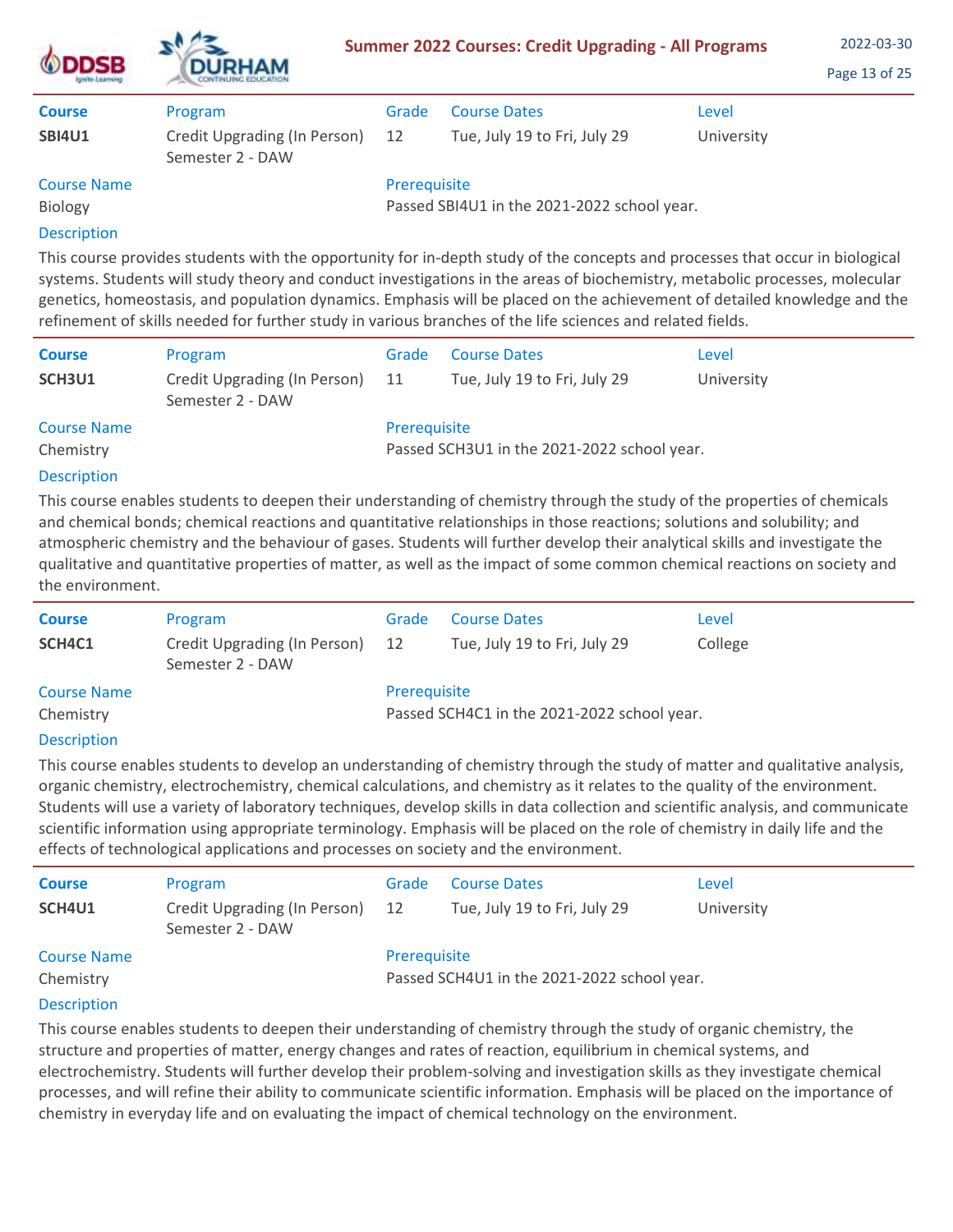| DSB                           | <b>DURHAM</b>                                    | <b>Summer 2022 Courses: Credit Upgrading - All Programs</b> | 2022-03-30<br>Page 14 of 25                 |          |  |
|-------------------------------|--------------------------------------------------|-------------------------------------------------------------|---------------------------------------------|----------|--|
| <b>Course</b>                 | Program                                          | Grade                                                       | <b>Course Dates</b>                         | Level    |  |
| SNC1D1                        | Credit Upgrading (In Person)<br>Semester 2 - DAW | 9                                                           | Tue, July 19 to Fri, July 29                | Academic |  |
| <b>Course Name</b><br>Science |                                                  | Prerequisite                                                | Passed SNC1D1 in the 2021-2022 school year. |          |  |
| <b>Description</b>            |                                                  |                                                             |                                             |          |  |

This course enables students to develop their understanding of basic concepts in biology, chemistry, earth and space science, and physics, and to relate science to technology, society, and the environment. Throughout the course, students will develop their skills in the processes of scientific investigation. Students will acquire an understanding of scientific theories and conduct investigations related to sustainable ecosystems; atomic and molecular structures and the properties of elements and compounds; the study of the universe and its properties and components; and the principles of electricity.

| <b>Course</b>      | Program                                          | Grade        | <b>Course Dates</b>                                                                                                                                                                                                                                                                                                                                                                                                                                                                                                    | Level   |
|--------------------|--------------------------------------------------|--------------|------------------------------------------------------------------------------------------------------------------------------------------------------------------------------------------------------------------------------------------------------------------------------------------------------------------------------------------------------------------------------------------------------------------------------------------------------------------------------------------------------------------------|---------|
| SNC1P1             | Credit Upgrading (In Person)<br>Semester 2 - DAW | 9            | Tue, July 19 to Fri, July 29                                                                                                                                                                                                                                                                                                                                                                                                                                                                                           | Applied |
| <b>Course Name</b> |                                                  | Prerequisite |                                                                                                                                                                                                                                                                                                                                                                                                                                                                                                                        |         |
| Science            |                                                  |              | Passed SNC1P1 in the 2021-2022 school year.                                                                                                                                                                                                                                                                                                                                                                                                                                                                            |         |
| <b>Description</b> |                                                  |              |                                                                                                                                                                                                                                                                                                                                                                                                                                                                                                                        |         |
|                    |                                                  |              | This course enables students to develop their understanding of basic concepts in biology, chemistry, earth and space science,<br>and physics, and to apply their knowledge of science to everyday situations. They are also given opportunities to develop<br>practical skills related to scientific investigation. Students will plan and conduct investigations into practical problems and<br>issues related to the impact of human activity on ecosystems; the structure and properties of elements and compounds; |         |

space exploration and the components of the universe; and static and current electricity.

| <b>Course</b>      | Program                                          | Grade        | <b>Course Dates</b>                         | Level    |
|--------------------|--------------------------------------------------|--------------|---------------------------------------------|----------|
| SNC2D1             | Credit Upgrading (In Person)<br>Semester 2 - DAW | -10          | Tue, July 19 to Fri, July 29                | Academic |
| <b>Course Name</b> |                                                  | Prerequisite |                                             |          |
| Science            |                                                  |              | Passed SNC2D1 in the 2021-2022 school year. |          |

# Description

This course enables students to enhance their understanding of concepts in biology, chemistry, earth and space science, and physics, and of the interrelationships between science, technology, society, and the environment. Students are also given opportunities to further develop their scientific investigation skills. Students will plan and conduct investigations and develop their understanding of scientific theories related to the connections between cells and systems in animals and plants; chemical reactions, with a particular focus on acid–base reactions; forces that affect climate and climate change; and the interaction of light and matter.

| <b>Course</b><br>SNC2P1       | Program<br>Credit Upgrading (In Person)<br>Semester 2 - DAW | Grade<br>10  | <b>Course Dates</b><br>Tue, July 19 to Fri, July 29 | Level<br>Applied |
|-------------------------------|-------------------------------------------------------------|--------------|-----------------------------------------------------|------------------|
| <b>Course Name</b>            |                                                             | Prerequisite |                                                     |                  |
| Science<br><b>Description</b> |                                                             |              | Passed SNC2P1 in the 2021-2022 school year.         |                  |

Description

This course enables students to develop a deeper understanding of concepts in biology, chemistry, earth and space science, and physics, and to apply their knowledge of science in real-world situations. Students are given opportunities to develop further practical skills in scientific investigation. Students will plan and conduct investigations into everyday problems and issues related to human cells and body systems; chemical reactions; factors affecting climate change; and the interaction of light and matter.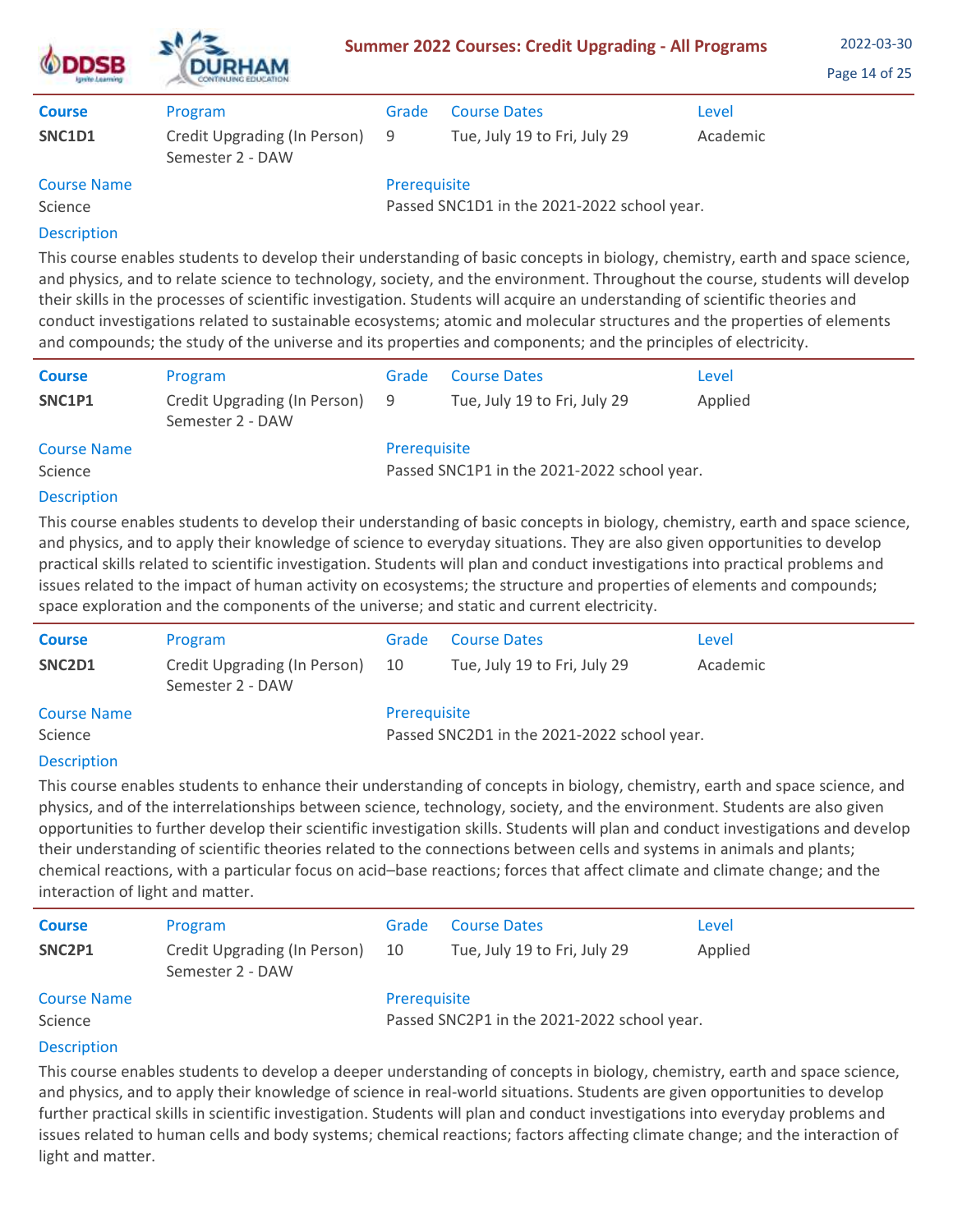| <b>DSB</b><br><b>SHIP LANTING</b> | <b>DURHAM</b>                                    |              | <b>Summer 2022 Courses: Credit Upgrading - All Programs</b> |            | 2022-03-30<br>Page 15 of 25 |
|-----------------------------------|--------------------------------------------------|--------------|-------------------------------------------------------------|------------|-----------------------------|
| <b>Course</b>                     | Program                                          | Grade        | <b>Course Dates</b>                                         | Level      |                             |
| SPH3U1                            | Credit Upgrading (In Person)<br>Semester 2 - DAW | 11           | Tue, July 19 to Fri, July 29                                | University |                             |
| <b>Course Name</b><br>Physics     |                                                  | Prerequisite | Passed SPH3U1 in the 2021-2022 school year.                 |            |                             |
| <b>Decerintion</b>                |                                                  |              |                                                             |            |                             |

This course develops students' understanding of the basic concepts of physics. Students will explore kinematics, with an emphasis on linear motion; different kinds of forces; energy transformations; the properties of mechanical waves and sound; and electricity and magnetism. They will enhance their scientific investigation skills as they test laws of physics. In addition, they will analyse the interrelationships between physics and technology, and consider the impact of technological applications of physics on society and the environment.

| <b>Course</b>      | Program                                          | Grade        | <b>Course Dates</b>                         | Level   |
|--------------------|--------------------------------------------------|--------------|---------------------------------------------|---------|
| SPH4C1             | Credit Upgrading (In Person)<br>Semester 2 - DAW | -12          | Tue, July 19 to Fri, July 29                | College |
| <b>Course Name</b> |                                                  | Prerequisite |                                             |         |
| <b>Physics</b>     |                                                  |              | Passed SPH4C1 in the 2021-2022 school year. |         |
| <b>Description</b> |                                                  |              |                                             |         |

## Description

This course develops students' understanding of the basic concepts of physics. Students will explore these concepts with respect to motion; mechanical, electrical, electromagnetic, energy transformation, hydraulic, and pneumatic systems; and the operation of commonly used tools and machines. They will develop their scientific investigation skills as they test laws of physics and solve both assigned problems and those emerging from their investigations. Students will also consider the impact of technological applications of physics on society and the environment.

| <b>Course</b>      | Program                                          | Grade        | <b>Course Dates</b>                         | Level      |
|--------------------|--------------------------------------------------|--------------|---------------------------------------------|------------|
| SPH4U1             | Credit Upgrading (In Person)<br>Semester 2 - DAW | 12           | Tue, July 19 to Fri, July 29                | University |
| <b>Course Name</b> |                                                  | Prerequisite |                                             |            |
| Physics            |                                                  |              | Passed SPH4U1 in the 2021-2022 school year. |            |

## Description

This course enables students to deepen their understanding of physics concepts and theories. Students will continue their exploration of energy transformations and the forces that affect motion, and will investigate electrical, gravitational, and magnetic fields and electromagnetic radiation. Students will also explore the wave nature of light, quantum mechanics, and special relativity. They will further develop their scientific investigation skills, learning, for example, how to analyse, qualitatively and quantitatively, data related to a variety of physics concepts and principles. Students will also consider the impact of technological applications of physics on society and the environment.

| <b>Course</b>                                | Program                                                     | Grade | <b>Course Dates</b>          | Level |
|----------------------------------------------|-------------------------------------------------------------|-------|------------------------------|-------|
| <b>CHV201</b>                                | Credit Upgrading (In Person)<br>Semester 2, CHV - DAW       | 10    | Tue, July 19 to Mon, July 25 | Open  |
| <b>Course Name</b><br>Civics and Citizenship | Prerequisite<br>Passed CHV2O1 in the 2021-2022 school year. |       |                              |       |
|                                              |                                                             |       |                              |       |

# **Description**

This course explores rights and responsibilities associated with being an active citizen in a democratic society. Students will explore issues of civic importance such as healthy schools, community planning, environmental responsibility, and the influence of social media, while developing their understanding of the role of civic engagement and of political processes in the local, national, and/or global community. Students will apply the concepts of political thinking and the political inquiry process to investigate, and express informed opinions about, a range of political issues and developments that are both of significance in today's world and of personal interest to them.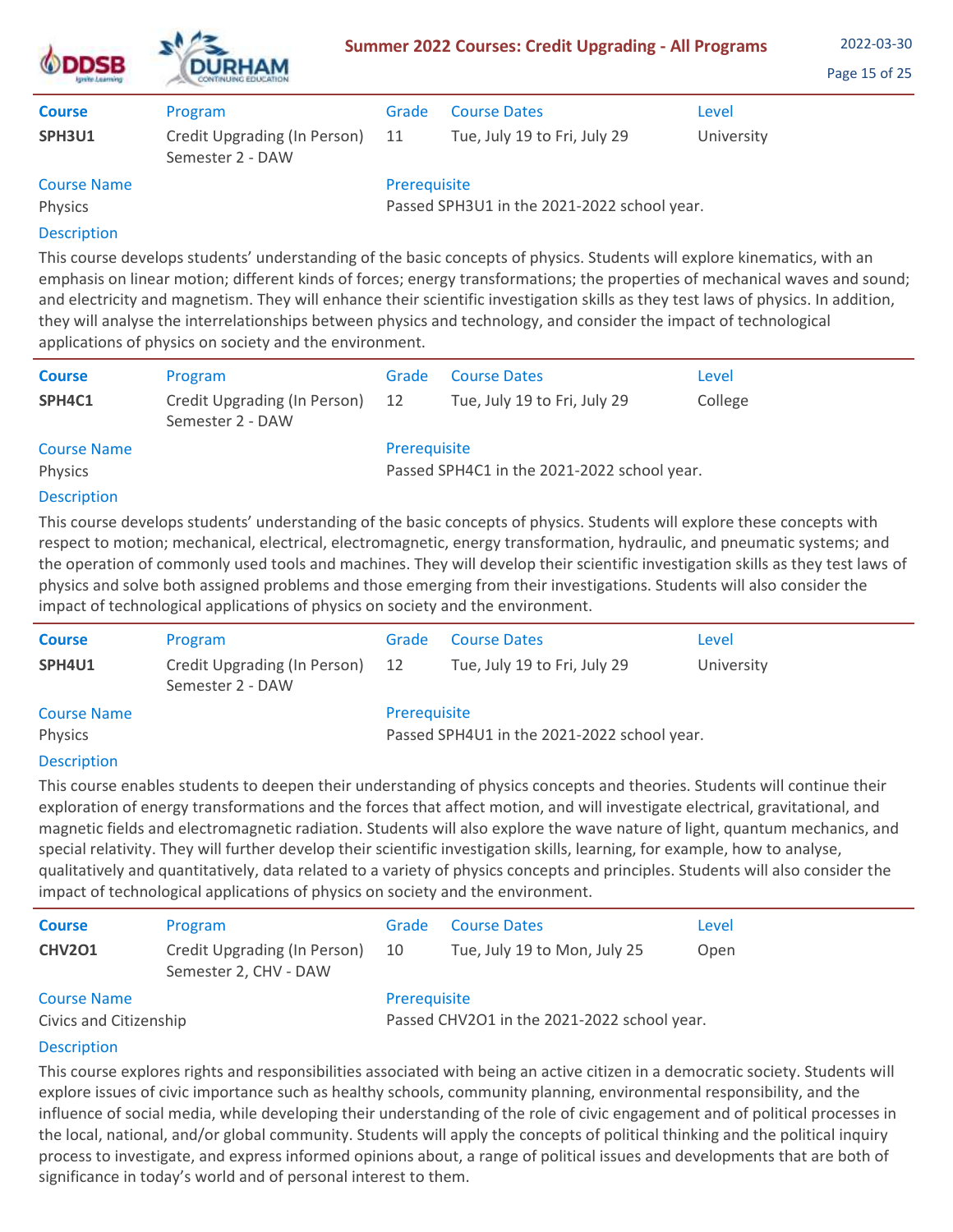| SB                                   | <b>DURHAM</b>                                         |              | <b>Summer 2022 Courses: Credit Upgrading - All Programs</b> |       | 2022-03-30<br>Page 16 of 25 |
|--------------------------------------|-------------------------------------------------------|--------------|-------------------------------------------------------------|-------|-----------------------------|
| <b>Course</b>                        | Program                                               | Grade        | <b>Course Dates</b>                                         | Level |                             |
| <b>GLC201</b>                        | Credit Upgrading (In Person)<br>Semester 2, GLC - DAW | 10           | Mon, July 25 to Fri, July 29                                | Open  |                             |
| <b>Course Name</b><br>Career Studies |                                                       | Prerequisite | Passed GLC2O1 in the 2021-2022 school year.                 |       |                             |
| _______                              |                                                       |              |                                                             |       |                             |

This course gives students the opportunity to develop the skills, knowledge, and habits that will support them in their education and career/life planning. Students will learn about global work trends, and seek opportunities within the school and community to expand and strengthen their transferable skills and their ability to adapt to the changing world of work. On the basis of exploration, reflective practice, and decision-making processes, students will make connections between their skills, interests, and values and their postsecondary options, whether in apprenticeship training, college, community living, university, or the workplace. They will set goals and create a plan for their first postsecondary year. As part of their preparation for the future, they will learn about personal financial management – including the variety of saving and borrowing tools available to them and how to use them to their advantage – and develop a budget for their first year after secondary school.

| <b>Course</b>      | Program                                      | Grade        | <b>Course Dates</b>                         | Level    |
|--------------------|----------------------------------------------|--------------|---------------------------------------------|----------|
| ENG1D1             | Credit Upgrading (Real-time) 9<br>Semester 1 |              | Wed, July 6 to Mon, July 18                 | Academic |
| <b>Course Name</b> |                                              | Prerequisite |                                             |          |
| English            |                                              |              | Passed ENG1D1 in the 2021-2022 school year. |          |
| <b>Description</b> |                                              |              |                                             |          |

# Description

This course is designed to develop the oral communication, reading, writing, and media literacy skills that students need for success in their secondary school academic programs and in their daily lives. Students will analyse literary texts from contemporary and historical periods, interpret informational and graphic texts, and create oral, written, and media texts in a variety of forms. An important focus will be on the use of strategies that contribute to effective communication. The course is intended to prepare students for the Grade 10 academic English course, which leads to university or college preparation courses in Grades 11 and 12.

| <b>Course</b>      | Program                                      | Grade        | <b>Course Dates</b>                         | Level   |
|--------------------|----------------------------------------------|--------------|---------------------------------------------|---------|
| ENG1P1             | Credit Upgrading (Real-time) 9<br>Semester 1 |              | Wed, July 6 to Mon, July 18                 | Applied |
| <b>Course Name</b> |                                              | Prerequisite |                                             |         |
| English            |                                              |              | Passed ENG1P1 in the 2021-2022 school year. |         |
| <b>Description</b> |                                              |              |                                             |         |

This course is designed to develop the key oral communication, reading, writing, and media literacy skills students need for success in secondary school and daily life. Students will read, interpret, and create a variety of informational, literary, and graphic texts. An important focus will be on identifying and using appropriate strategies and processes to improve students' comprehension of texts and to help them communicate clearly and effectively. The course is intended to prepare students for the Grade 10 applied English course, which leads to college or workplace preparation courses in Grades 11 and 12.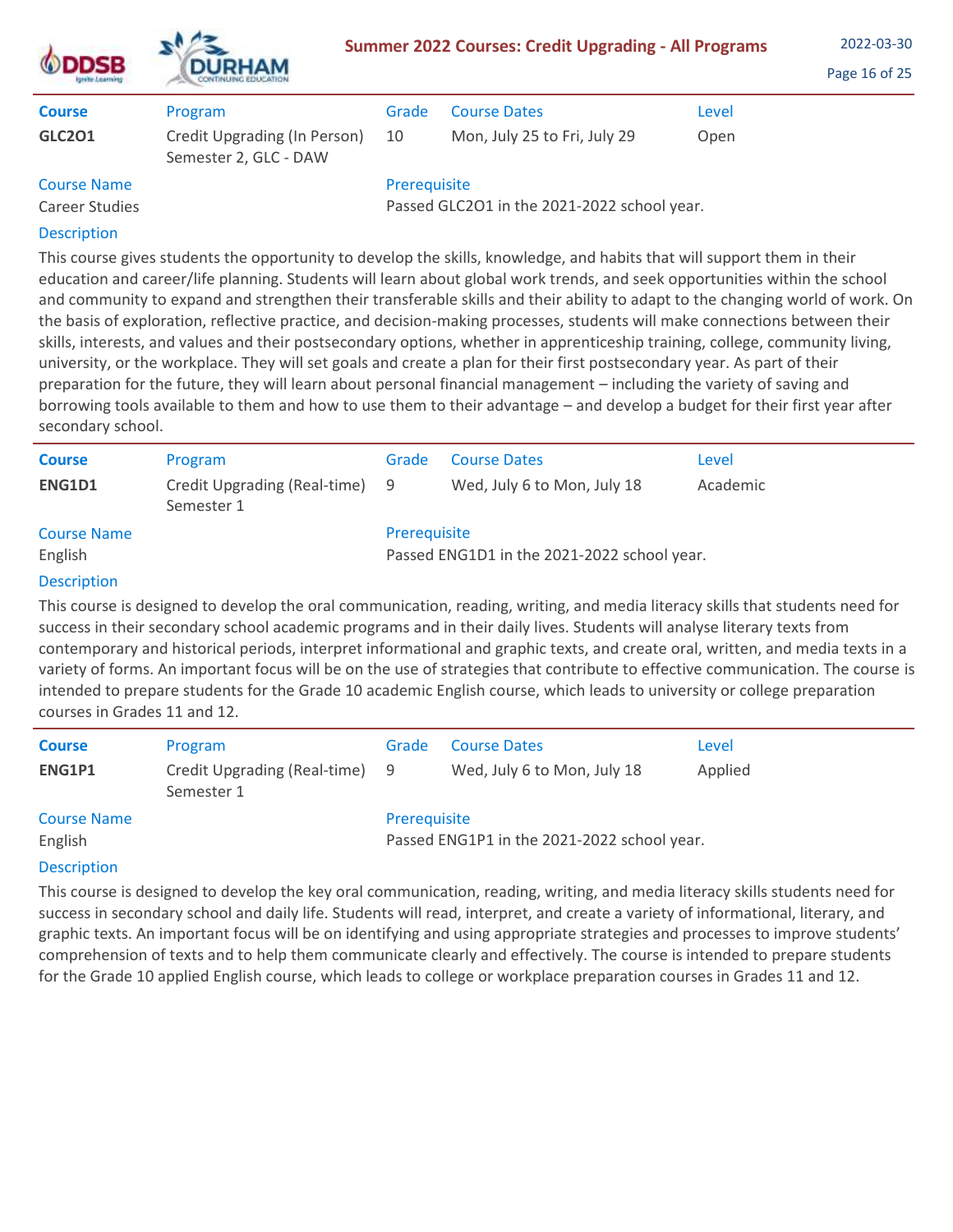| <b>ODDSB</b><br>Ignite Learning | <b>DURHAM</b>                              |              | <b>Summer 2022 Courses: Credit Upgrading - All Programs</b> |          | 2022-03-30<br>Page 17 of 25 |
|---------------------------------|--------------------------------------------|--------------|-------------------------------------------------------------|----------|-----------------------------|
| <b>Course</b>                   | Program                                    | Grade        | <b>Course Dates</b>                                         | Level    |                             |
| ENG2D1                          | Credit Upgrading (Real-time)<br>Semester 1 | 10           | Wed, July 6 to Mon, July 18                                 | Academic |                             |
| <b>Course Name</b>              |                                            | Prerequisite |                                                             |          |                             |
| English                         |                                            |              | Passed ENG2D1 in the 2021-2022 school year.                 |          |                             |
| <b>Description</b>              |                                            |              |                                                             |          |                             |

This course is designed to extend the range of oral communication, reading, writing, and media literacy skills that students need for success in their secondary school academic programs and in their daily lives. Students will analyse literary texts from contemporary and historical periods, interpret and evaluate informational and graphic texts, and create oral, written, and media texts in a variety of forms. An important focus will be on the selective use of strategies that contribute to effective communication. This course is intended to prepare students for the compulsory Grade 11 university or college preparation course.

| <b>Course</b>      | Program                                    | Grade        | <b>Course Dates</b>                         | Level   |
|--------------------|--------------------------------------------|--------------|---------------------------------------------|---------|
| ENG2P1             | Credit Upgrading (Real-time)<br>Semester 1 | -10          | Wed, July 6 to Mon, July 18                 | Applied |
| <b>Course Name</b> |                                            | Prerequisite |                                             |         |
| English            |                                            |              | Passed ENG2P1 in the 2021-2022 school year. |         |
| <b>Decription</b>  |                                            |              |                                             |         |

# **Description**

This course is designed to extend the range of oral communication, reading, writing, and media literacy skills that students need for success in secondary school and daily life. Students will study and create a variety of informational, literary, and graphic texts. An important focus will be on the consolidation of strategies and processes that help students interpret texts and communicate clearly and effectively. This course is intended to prepare students for the compulsory Grade 11 college or workplace preparation course.

| <b>Course</b>      | Program                                    | Grade                                       | <b>Course Dates</b>         | Level   |
|--------------------|--------------------------------------------|---------------------------------------------|-----------------------------|---------|
| ENG3C1             | Credit Upgrading (Real-time)<br>Semester 1 | -11                                         | Wed, July 6 to Mon, July 18 | College |
| <b>Course Name</b> |                                            | Prerequisite                                |                             |         |
| English            |                                            | Passed ENG3C1 in the 2021-2022 school year. |                             |         |
| Desemberten        |                                            |                                             |                             |         |

## **Description**

This course emphasizes the development of literacy, communication, and critical and creative thinking skills necessary for success in academic and daily life. Students will study the content, form, and style of a variety of informational and graphic texts, as well as literary texts from Canada and other countries, and create oral, written, and media texts in a variety of forms for practical and academic purposes. An important focus will be on using language with precision and clarity. The course is intended to prepare students for the compulsory Grade 12 college preparation course.

| <b>Course</b>      | Program                                    | Grade        | <b>Course Dates</b>                         | Level      |
|--------------------|--------------------------------------------|--------------|---------------------------------------------|------------|
| ENG3U1             | Credit Upgrading (Real-time)<br>Semester 1 | -11          | Wed, July 6 to Mon, July 18                 | University |
| <b>Course Name</b> |                                            | Prerequisite |                                             |            |
| English            |                                            |              | Passed ENG3U1 in the 2021-2022 school year. |            |
| <b>Description</b> |                                            |              |                                             |            |

This course emphasizes the development of literacy, communication, and critical and creative thinking skills necessary for success in academic and daily life. Students will analyse challenging literary texts from various periods, countries, and cultures, as well as a range of informational and graphic texts, and create oral, written, and media texts in a variety of forms. An important focus will be on using language with precision and clarity and incorporating stylistic devices appropriately and effectively. The course is intended to prepare students for the compulsory Grade 12 university or college preparation course.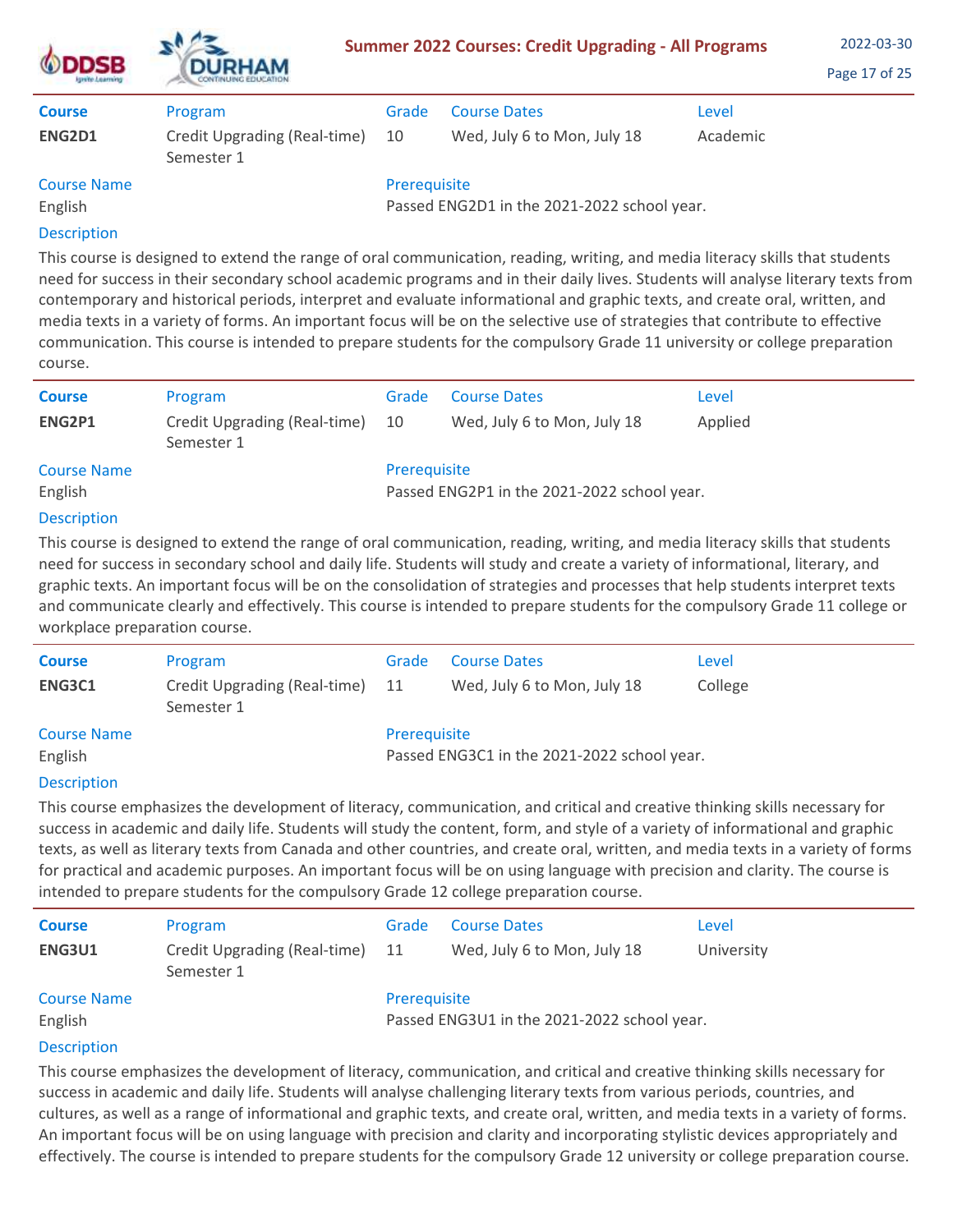| <b>DSB</b><br><b>Ignite Learning</b> | <b>DURHAM</b>                              |              | <b>Summer 2022 Courses: Credit Upgrading - All Programs</b> |         | 2022-03-30<br>Page 18 of 25 |
|--------------------------------------|--------------------------------------------|--------------|-------------------------------------------------------------|---------|-----------------------------|
| <b>Course</b>                        | Program                                    | Grade        | <b>Course Dates</b>                                         | Level   |                             |
| ENG4C1                               | Credit Upgrading (Real-time)<br>Semester 1 | 12           | Wed, July 6 to Mon, July 18                                 | College |                             |
| <b>Course Name</b>                   |                                            | Prerequisite |                                                             |         |                             |
| English                              |                                            |              | Passed ENG4C1 in the 2021-2022 school year.                 |         |                             |
| <b>Description</b>                   |                                            |              |                                                             |         |                             |

This course emphasizes the consolidation of literacy, communication, and critical and creative thinking skills necessary for

 $\mathbf{A}$ 

success in academic and daily life. Students will analyse a variety of informational and graphic texts, as well as literary texts from various countries and cultures, and create oral, written, and media texts in a variety of forms for practical and academic purposes. An important focus will be on using language with precision and clarity and developing greater control in writing. The course is intended to prepare students for college or the workplace.

| <b>Course</b>      | Program                                       | Grade                                       | <b>Course Dates</b>         | Level      |  |
|--------------------|-----------------------------------------------|---------------------------------------------|-----------------------------|------------|--|
| <b>ENG4U1</b>      | Credit Upgrading (Real-time) 12<br>Semester 1 |                                             | Wed, July 6 to Mon, July 18 | University |  |
| <b>Course Name</b> |                                               | Prerequisite                                |                             |            |  |
| English            |                                               | Passed ENG4U1 in the 2021-2022 school year. |                             |            |  |
| <b>Description</b> |                                               |                                             |                             |            |  |

# Description

This course emphasizes the consolidation of the literacy, communication, and critical and creative thinking skills necessary for success in academic and daily life. Students will analyse a range of challenging literary texts from various periods, countries, and cultures; interpret and evaluate informational and graphic texts; and create oral, written, and media texts in a variety of forms. An important focus will be on using academic language coherently and confidently, selecting the reading strategies best suited to particular texts and particular purposes for reading, and developing greater control in writing. The course is intended to prepare students for university, college, or the workplace.

| <b>Course</b>                              | Program                                       | Grade                                       | <b>Course Dates</b>         | Level   |  |  |
|--------------------------------------------|-----------------------------------------------|---------------------------------------------|-----------------------------|---------|--|--|
| MAP4C1                                     | Credit Upgrading (Real-time) 12<br>Semester 1 |                                             | Wed, July 6 to Mon, July 18 | College |  |  |
| <b>Course Name</b>                         |                                               | Prerequisite                                |                             |         |  |  |
| <b>Foundations for College Mathematics</b> |                                               | Passed MAP4C1 in the 2021-2022 school year. |                             |         |  |  |

# **Description**

This course enables students to broaden their understanding of real-world applications of mathematics. Students will analyse data using statistical methods; solve problems involving applications of geometry and trigonometry; solve financial problems connected with annuities, budgets, and renting or owning accommodation; simplify expressions; and solve equations. Students will reason mathematically and communicate their thinking as they solve multi-step problems. This course prepares students for college programs in areas such as business, health sciences, and human services, and for certain skilled trades.

| <b>Course</b>                   | Program                                       | Grade        | <b>Course Dates</b>         | Level   |
|---------------------------------|-----------------------------------------------|--------------|-----------------------------|---------|
| MBF3C1                          | Credit Upgrading (Real-time) 11<br>Semester 1 |              | Wed, July 6 to Mon, July 18 | College |
| <b>Course Name</b><br>_________ |                                               | Prerequisite |                             |         |

Foundations for College Mathematics

Passed MBF3C1 in the 2021-2022 school year.

# **Description**

This course enables students to broaden their understanding of mathematics as a problemsolving tool in the real world. Students will extend their understanding of quadratic relations; investigate situations involving exponential growth; solve problems involving compound interest; solve financial problems connected with vehicle ownership; develop their ability to reason by collecting, analysing, and evaluating data involving one variable; connect probability and statistics; and solve problems in geometry and trigonometry. Students will consolidate their mathematical skills as they solve problems and communicate their thinking.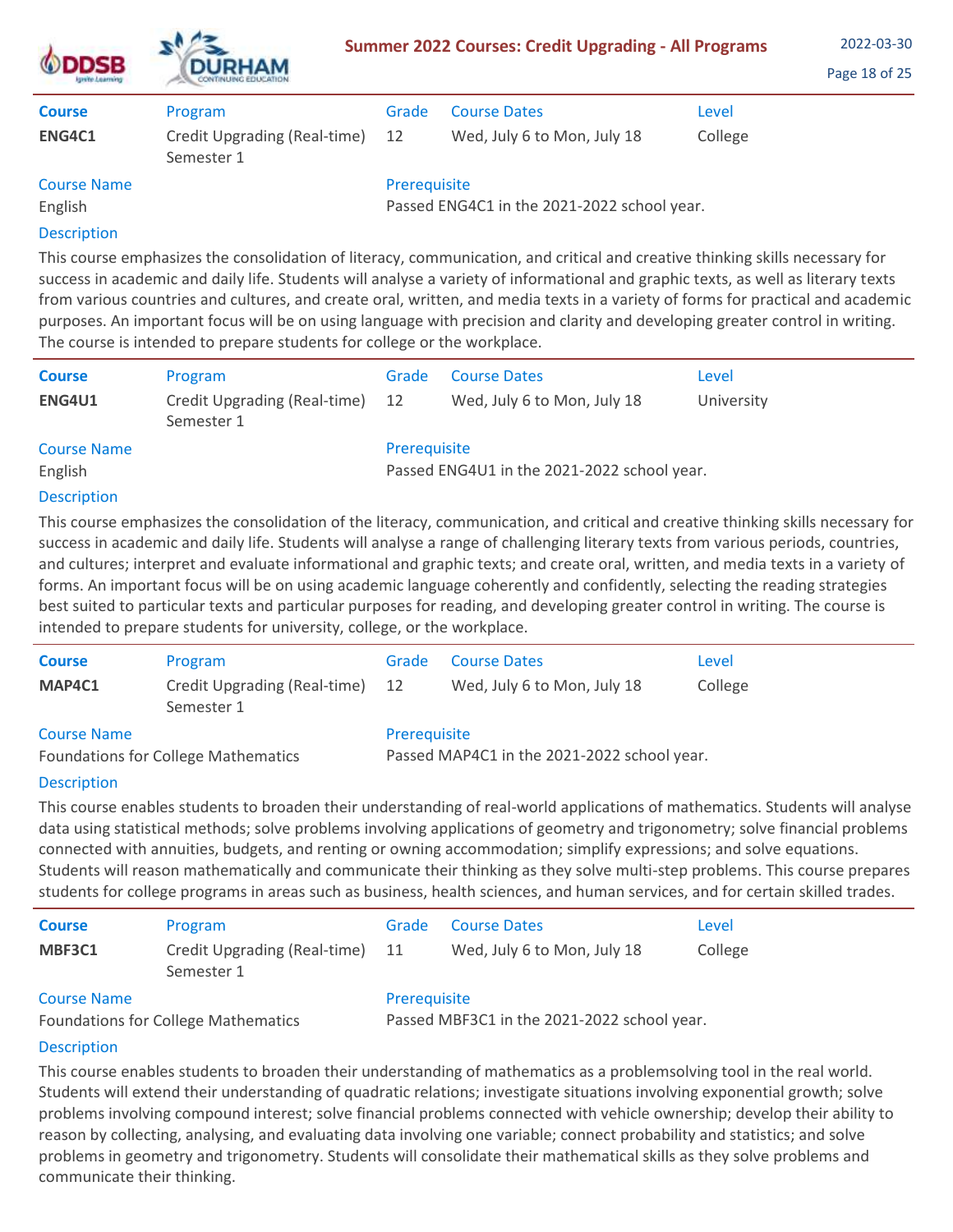| <b>ODDSB</b>                                            | <b>DURHAM</b><br>CONTINUING EDUCATION.     |              | <b>Summer 2022 Courses: Credit Upgrading - All Programs</b> |                    | 2022-03-30<br>Page 19 of 25 |
|---------------------------------------------------------|--------------------------------------------|--------------|-------------------------------------------------------------|--------------------|-----------------------------|
| <b>Course</b>                                           | Program                                    | Grade        | <b>Course Dates</b>                                         | Level              |                             |
| MCF3M1                                                  | Credit Upgrading (Real-time)<br>Semester 1 | 11           | Wed, July 6 to Mon, July 18                                 | College/University |                             |
| <b>Course Name</b><br><b>Functions and Applications</b> |                                            | Prerequisite | Passed MCF3M1 in the 2021-2022 school year.                 |                    |                             |

 $\mathbf{A}$ 

This course introduces basic features of the function by extending students' experiences with quadratic relations. It focuses on quadratic, trigonometric, and exponential functions and their use in modelling real-world situations. Students will represent functions numerically, graphically, and algebraically; simplify expressions; solve equations; and solve problems relating to applications. Students will reason mathematically and communicate their thinking as they solve multi-step problems.

| <b>Course</b><br>MCR3U1                | Program<br>Credit Upgrading (Real-time) 11<br>Semester 1 | Grade                                                       | <b>Course Dates</b><br>Wed, July 6 to Mon, July 18 | Level<br>University |
|----------------------------------------|----------------------------------------------------------|-------------------------------------------------------------|----------------------------------------------------|---------------------|
| <b>Course Name</b><br><b>Functions</b> |                                                          | Prerequisite<br>Passed MCR3U1 in the 2021-2022 school year. |                                                    |                     |

# Description

This course introduces the mathematical concept of the function by extending students' experiences with linear and quadratic relations. Students will investigate properties of discrete and continuous functions, including trigonometric and exponential functions; represent functions numerically, algebraically, and graphically; solve problems involving applications of functions; investigate inverse functions; and develop facility in determining equivalent algebraic expressions. Students will reason mathematically and communicate their thinking as they solve multi-step problems.

| <b>Course</b>                             | Program                                       | Grade                                       | <b>Course Dates</b>         | Level   |  |
|-------------------------------------------|-----------------------------------------------|---------------------------------------------|-----------------------------|---------|--|
| MCT4C1                                    | Credit Upgrading (Real-time) 12<br>Semester 1 |                                             | Wed, July 6 to Mon, July 18 | College |  |
| <b>Course Name</b>                        |                                               | Prerequisite                                |                             |         |  |
| <b>Foundations for College Technology</b> |                                               | Passed MCT4C1 in the 2021-2022 school year. |                             |         |  |

# Description

This course enables students to extend their knowledge of functions. Students will investigate and apply properties of polynomial, exponential, and trigonometric functions; continue to represent functions numerically, graphically, and algebraically; develop facility in simplifying expressions and solving equations; and solve problems that address applications of algebra, trigonometry, vectors, and geometry. Students will reason mathematically and communicate their thinking as they solve multi-step problems. This course prepares students for a variety of college technology programs.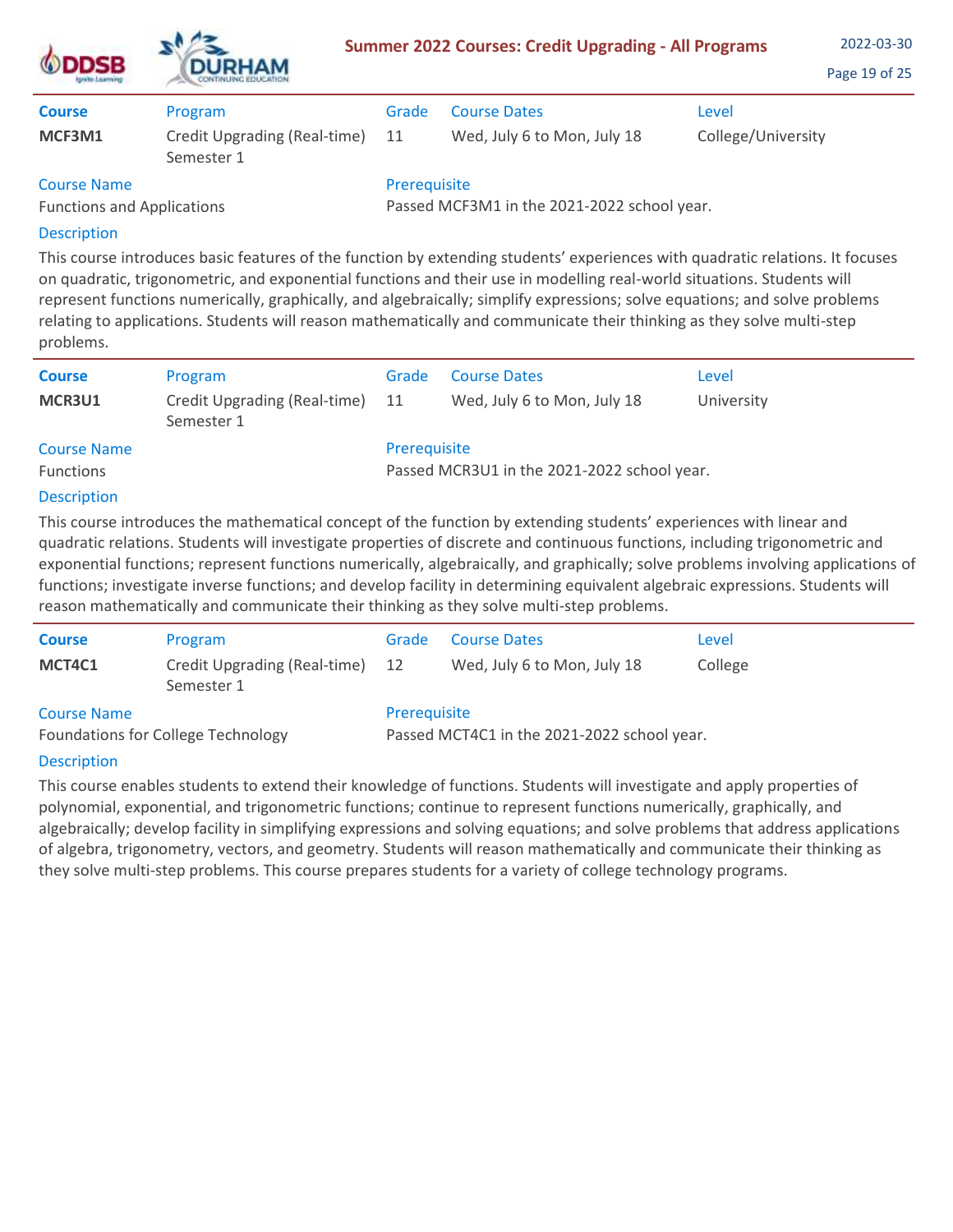| <b>ODDSB</b>                                      | <b>DURHAM</b><br><b>CONTINUING EDUCATION</b> | <b>Summer 2022 Courses: Credit Upgrading - All Programs</b> | 2022-03-30<br>Page 20 of 25 |            |  |
|---------------------------------------------------|----------------------------------------------|-------------------------------------------------------------|-----------------------------|------------|--|
| <b>Course</b>                                     | Program                                      | Grade                                                       | <b>Course Dates</b>         | Level      |  |
| MCV4U1                                            | Credit Upgrading (Real-time)<br>Semester 1   | 12                                                          | Wed, July 6 to Mon, July 18 | University |  |
| <b>Course Name</b><br><b>Calculus and Vectors</b> |                                              | Prerequisite<br>Passed MCV4U1 in the 2021-2022 school year. |                             |            |  |
| <b>Description</b>                                |                                              |                                                             |                             |            |  |

This course builds on students' previous experience with functions and their developing understanding of rates of change. Students will solve problems involving geometric and algebraic representations of vectors and representations of lines and planes in threedimensional space; broaden their understanding of rates of change to include the derivatives of polynomial, sinusoidal, exponential, rational, and radical functions; and apply these concepts and skills to the modelling of real-world relationships. Students will also refine their use of the mathematical processes necessary for success in senior mathematics. This course is intended for students who choose to pursue careers in fields such as science, engineering, economics, and some areas of business, including those students who will be required to take a university-level calculus, linear algebra, or physics course.

| <b>Course</b><br>MDM4U1        | Program<br>Credit Upgrading (Real-time)<br>Semester 1 | Grade<br>12                                 | <b>Course Dates</b><br>Wed, July 6 to Mon, July 18 | Level<br>University |  |
|--------------------------------|-------------------------------------------------------|---------------------------------------------|----------------------------------------------------|---------------------|--|
| <b>Course Name</b>             |                                                       | Prerequisite                                |                                                    |                     |  |
| Mathematics of Data Management |                                                       | Passed MDM4U1 in the 2021-2022 school year. |                                                    |                     |  |

# Description

This course broadens students' understanding of mathematics as it relates to managing data. Students will apply methods for organizing and analysing large amounts of information; solve problems involving probability and statistics; and carry out a culminating investigation that integrates statistical concepts and skills. Students will also refine their use of the mathematical processes necessary for success in senior mathematics. Students planning to enter university programs in business, the social sciences, and the humanities will find this course of particular interest.

| <b>Course</b>                                           | Program                                      | Grade                                                       | <b>Course Dates</b>         | Level   |  |
|---------------------------------------------------------|----------------------------------------------|-------------------------------------------------------------|-----------------------------|---------|--|
| MFM1P1                                                  | Credit Upgrading (Real-time) 9<br>Semester 1 |                                                             | Wed, July 6 to Mon, July 18 | Applied |  |
| <b>Course Name</b><br><b>Foundations of Mathematics</b> |                                              | Prerequisite<br>Passed MFM1P1 in the 2021-2022 school year. |                             |         |  |

# Description

This course enables students to develop an understanding of mathematical concepts related to introductory algebra, proportional reasoning, and measurement and geometry through investigation, the effective use of technology, and handson activities. Students will investigate real-life examples to develop various representations of linear relations, and will determine the connections between the representations. They will also explore certain relationships that emerge from the measurement of three-dimensional figures and two-dimensional shapes. Students will consolidate their mathematical skills as they solve problems and communicate their thinking.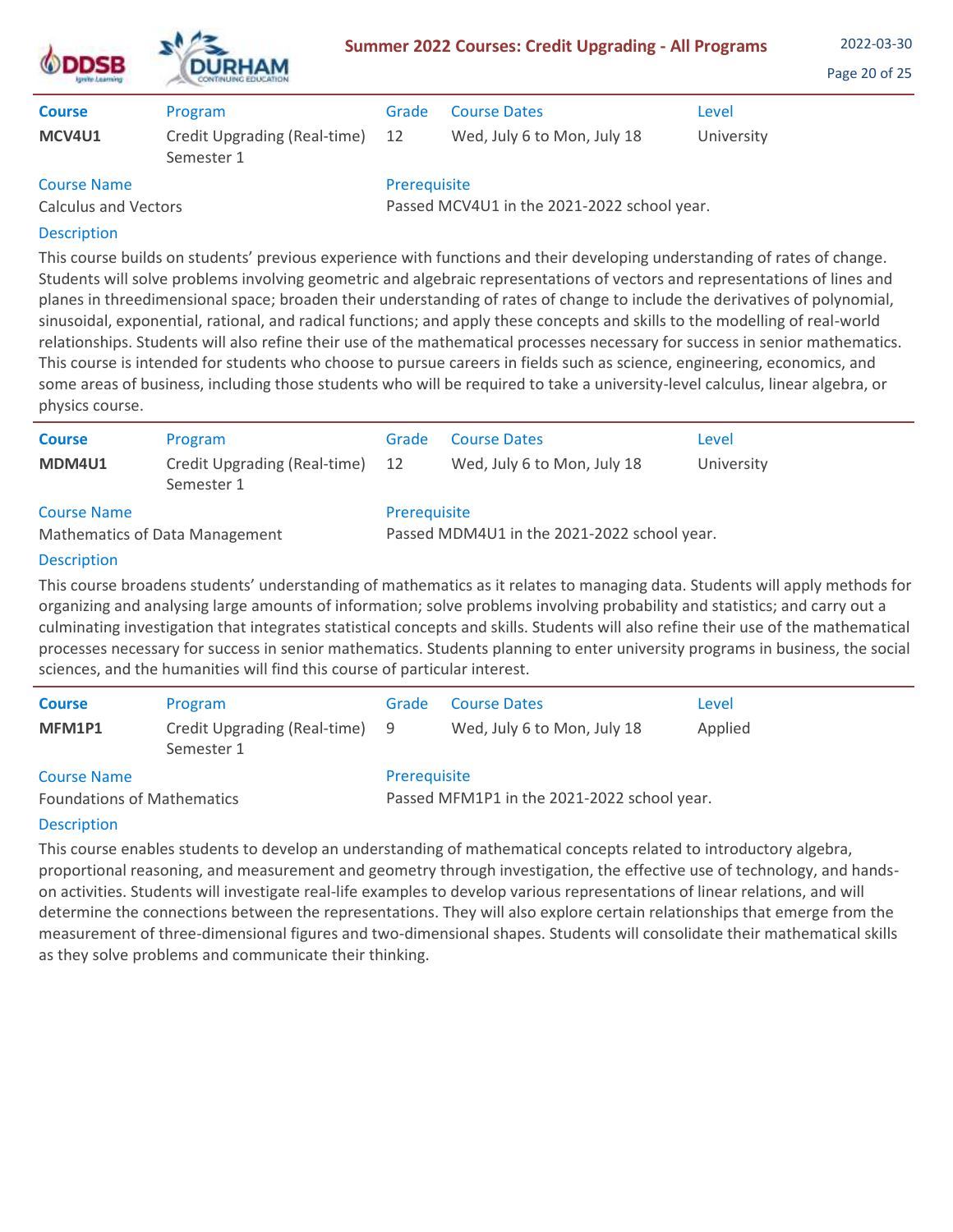| <b>ODDSB</b><br>Ignite Learning                         | <b>DURHAM</b><br>CONTINUING EDUCATION      |              | <b>Summer 2022 Courses: Credit Upgrading - All Programs</b> |         | 2022-03-30<br>Page 21 of 25 |
|---------------------------------------------------------|--------------------------------------------|--------------|-------------------------------------------------------------|---------|-----------------------------|
| <b>Course</b>                                           | Program                                    | Grade        | <b>Course Dates</b>                                         | Level   |                             |
| MFM2P1                                                  | Credit Upgrading (Real-time)<br>Semester 1 | 10           | Wed, July 6 to Mon, July 18                                 | Applied |                             |
| <b>Course Name</b><br><b>Foundations of Mathematics</b> |                                            | Prerequisite | Passed MFM2P1 in the 2021-2022 school year.                 |         |                             |

 $\lambda$ 

This course enables students to consolidate their understanding of linear relations and extend their problem-solving and algebraic skills through investigation, the effective use of technology, and hands-on activities. Students will develop and graph equations in analytic geometry; solve and apply linear systems, using real-life examples; and explore and interpret graphs of quadratic relations. Students will investigate similar triangles, the trigonometry of right triangles, and the measurement of three-dimensional figures. Students will consolidate their mathematical skills as they solve problems and communicate their thinking.

| <b>Course</b>                                          | Program                                      | Grade        | <b>Course Dates</b>                         | Level    |
|--------------------------------------------------------|----------------------------------------------|--------------|---------------------------------------------|----------|
| MPM1D1                                                 | Credit Upgrading (Real-time) 9<br>Semester 1 |              | Wed, July 6 to Mon, July 18                 | Academic |
| <b>Course Name</b><br><b>Principles of Mathematics</b> |                                              | Prerequisite | Passed MPM1D1 in the 2021-2022 school year. |          |

## Description

This course enables students to develop an understanding of mathematical concepts related to algebra, analytic geometry, and measurement and geometry through investigation, the effective use of technology, and abstract reasoning. Students will investigate relationships, which they will then generalize as equations of lines, and will determine the connections between different representations of a linear relation. They will also explore relationships that emerge from the measurement of three-dimensional figures and two-dimensional shapes. Students will reason mathematically and communicate their thinking as they solve multi-step problems.

| <b>Course</b><br>MPM2D1                                | Program<br>Credit Upgrading (Real-time)<br>Semester 1 | Grade<br>-10 | <b>Course Dates</b><br>Wed, July 6 to Mon, July 18 | Level<br>Academic |
|--------------------------------------------------------|-------------------------------------------------------|--------------|----------------------------------------------------|-------------------|
| <b>Course Name</b><br><b>Principles of Mathematics</b> |                                                       | Prerequisite | Passed MPM2D1 in the 2021-2022 school year.        |                   |

## **Description**

This course enables students to broaden their understanding of relationships and extend their problem-solving and algebraic skills through investigation, the effective use of technology, and abstract reasoning. Students will explore quadratic relations and their applications; solve and apply linear systems; verify properties of geometric figures using analytic geometry; and investigate the trigonometry of right and acute triangles. Students will reason mathematically and communicate their thinking as they solve multi-step problems.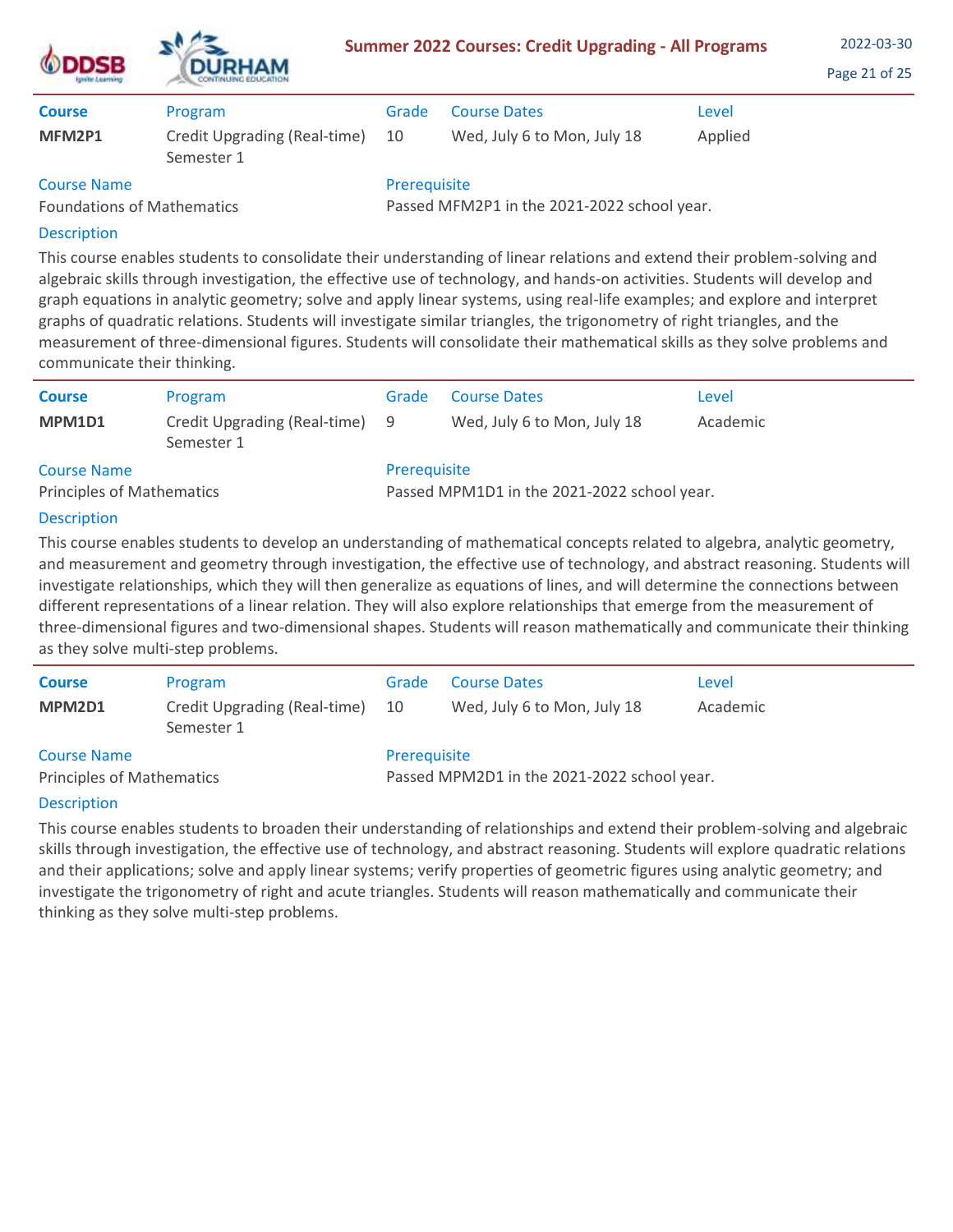| <b>DSB</b><br><b>STREET A SUPPRIEST</b> | <b>DURHAM</b>                                |              | <b>Summer 2022 Courses: Credit Upgrading - All Programs</b> |             | 2022-03-30<br>Page 22 of 25 |
|-----------------------------------------|----------------------------------------------|--------------|-------------------------------------------------------------|-------------|-----------------------------|
| <b>Course</b>                           | Program                                      | Grade        | <b>Course Dates</b>                                         | Level       |                             |
| MTH1W1                                  | Credit Upgrading (Real-time) 9<br>Semester 1 |              | Wed, July 6 to Mon, July 18                                 | De-streamed |                             |
| <b>Course Name</b>                      |                                              | Prerequisite |                                                             |             |                             |
| <b>Mathematics</b>                      |                                              |              | Passed MTH1W1 in the 2021-2022 school year.                 |             |                             |
| <b>Description</b>                      |                                              |              |                                                             |             |                             |

This course enables students to consolidate, and continue to develop, an understanding of mathematical concepts related to number sense and operations, algebra, measurement, geometry, data, probability, and financial literacy. Students will use mathematical processes, mathematical modelling, and coding to make sense of the mathematics they are learning and to apply their understanding to culturally responsive and relevant real-world situations. Students will continue to enhance their mathematical reasoning skills, including proportional reasoning, spatial reasoning, and algebraic reasoning, as they solve problems and communicate their thinking.

| <b>Course</b>      | Program                                      | Grade                                       | <b>Course Dates</b>          | Level    |  |
|--------------------|----------------------------------------------|---------------------------------------------|------------------------------|----------|--|
| ENG1D1             | Credit Upgrading (Real-time) 9<br>Semester 2 |                                             | Tue, July 19 to Fri, July 29 | Academic |  |
| <b>Course Name</b> |                                              | Prerequisite                                |                              |          |  |
| English            |                                              | Passed ENG1D1 in the 2021-2022 school year. |                              |          |  |
| <b>Description</b> |                                              |                                             |                              |          |  |
|                    |                                              |                                             |                              |          |  |

This course is designed to develop the oral communication, reading, writing, and media literacy skills that students need for success in their secondary school academic programs and in their daily lives. Students will analyse literary texts from contemporary and historical periods, interpret informational and graphic texts, and create oral, written, and media texts in a variety of forms. An important focus will be on the use of strategies that contribute to effective communication. The course is intended to prepare students for the Grade 10 academic English course, which leads to university or college preparation courses in Grades 11 and 12.

| <b>Course</b>                 | Program                                      | Grade        | <b>Course Dates</b>                         | Level   |
|-------------------------------|----------------------------------------------|--------------|---------------------------------------------|---------|
| ENG1P1                        | Credit Upgrading (Real-time) 9<br>Semester 2 |              | Tue, July 19 to Fri, July 29                | Applied |
| <b>Course Name</b><br>English |                                              | Prerequisite | Passed ENG1P1 in the 2021-2022 school year. |         |

# **Description**

This course is designed to develop the key oral communication, reading, writing, and media literacy skills students need for success in secondary school and daily life. Students will read, interpret, and create a variety of informational, literary, and graphic texts. An important focus will be on identifying and using appropriate strategies and processes to improve students' comprehension of texts and to help them communicate clearly and effectively. The course is intended to prepare students for the Grade 10 applied English course, which leads to college or workplace preparation courses in Grades 11 and 12.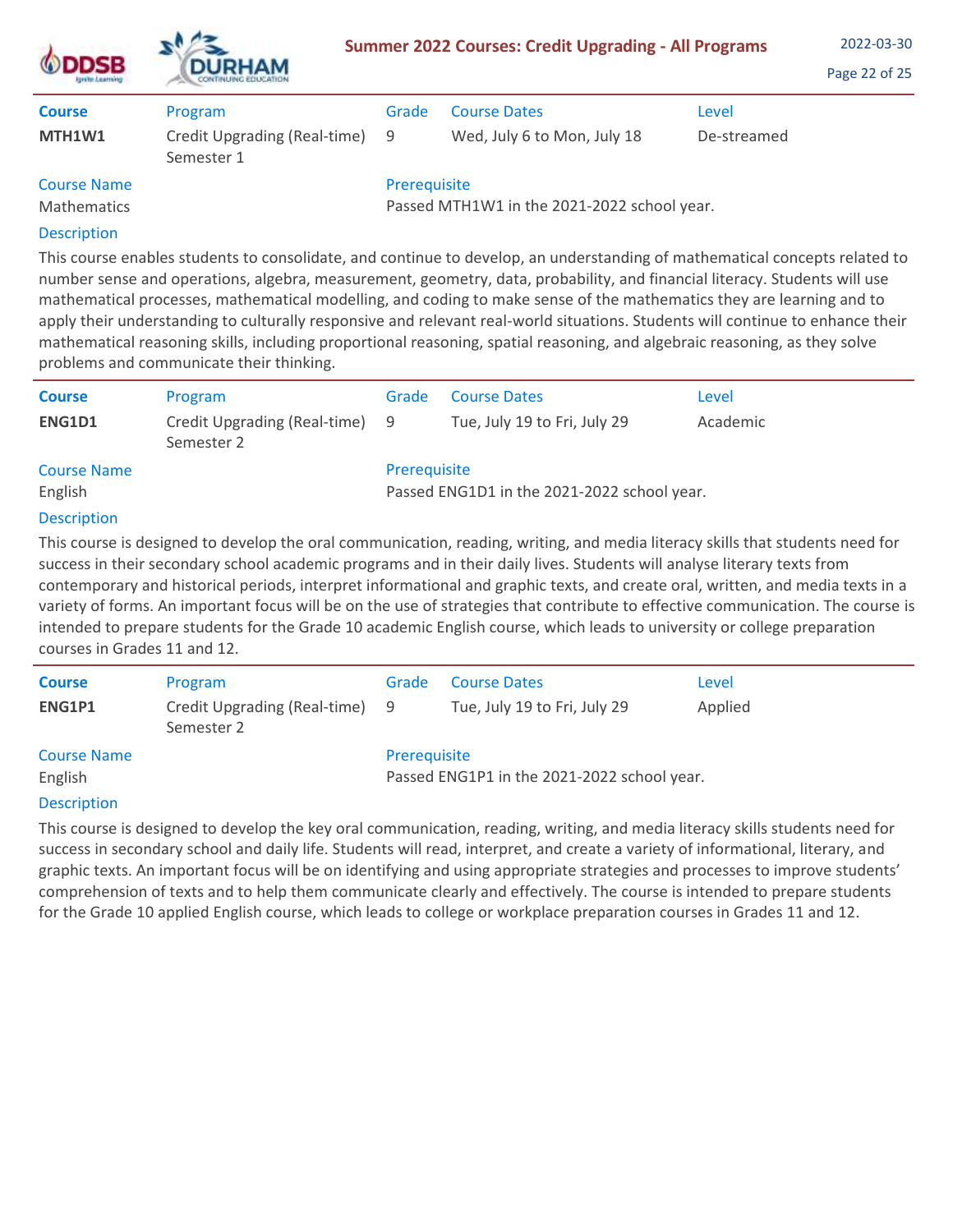| <b>ODDSB</b>       | <b>DURHAM</b>                              |              | <b>Summer 2022 Courses: Credit Upgrading - All Programs</b> |          | 2022-03-30<br>Page 23 of 25 |
|--------------------|--------------------------------------------|--------------|-------------------------------------------------------------|----------|-----------------------------|
| <b>Course</b>      | Program                                    | Grade        | <b>Course Dates</b>                                         | Level    |                             |
| ENG2D1             | Credit Upgrading (Real-time)<br>Semester 2 | 10           | Tue, July 19 to Fri, July 29                                | Academic |                             |
| <b>Course Name</b> |                                            | Prerequisite |                                                             |          |                             |
| English            |                                            |              | Passed ENG2D1 in the 2021-2022 school year.                 |          |                             |
| <b>Description</b> |                                            |              |                                                             |          |                             |

This course is designed to extend the range of oral communication, reading, writing, and media literacy skills that students need for success in their secondary school academic programs and in their daily lives. Students will analyse literary texts from contemporary and historical periods, interpret and evaluate informational and graphic texts, and create oral, written, and media texts in a variety of forms. An important focus will be on the selective use of strategies that contribute to effective communication. This course is intended to prepare students for the compulsory Grade 11 university or college preparation course.

| <b>Course</b>      | Program                                    | Grade        | <b>Course Dates</b>                         | Level   |
|--------------------|--------------------------------------------|--------------|---------------------------------------------|---------|
| ENG2P1             | Credit Upgrading (Real-time)<br>Semester 2 | 10           | Tue, July 19 to Fri, July 29                | Applied |
| <b>Course Name</b> |                                            | Prerequisite |                                             |         |
| English            |                                            |              | Passed ENG2P1 in the 2021-2022 school year. |         |
| <b>Description</b> |                                            |              |                                             |         |

This course is designed to extend the range of oral communication, reading, writing, and media literacy skills that students need for success in secondary school and daily life. Students will study and create a variety of informational, literary, and graphic texts. An important focus will be on the consolidation of strategies and processes that help students interpret texts and communicate clearly and effectively. This course is intended to prepare students for the compulsory Grade 11 college or workplace preparation course.

| <b>Course</b>                                           | Program                                      | Grade        | <b>Course Dates</b>                         | Level   |
|---------------------------------------------------------|----------------------------------------------|--------------|---------------------------------------------|---------|
| MFM1P1                                                  | Credit Upgrading (Real-time) 9<br>Semester 2 |              | Tue, July 19 to Fri, July 29                | Applied |
| <b>Course Name</b><br><b>Foundations of Mathematics</b> |                                              | Prerequisite | Passed MFM1P1 in the 2021-2022 school year. |         |

# **Description**

This course enables students to develop an understanding of mathematical concepts related to introductory algebra, proportional reasoning, and measurement and geometry through investigation, the effective use of technology, and handson activities. Students will investigate real-life examples to develop various representations of linear relations, and will determine the connections between the representations. They will also explore certain relationships that emerge from the measurement of three-dimensional figures and two-dimensional shapes. Students will consolidate their mathematical skills as they solve problems and communicate their thinking.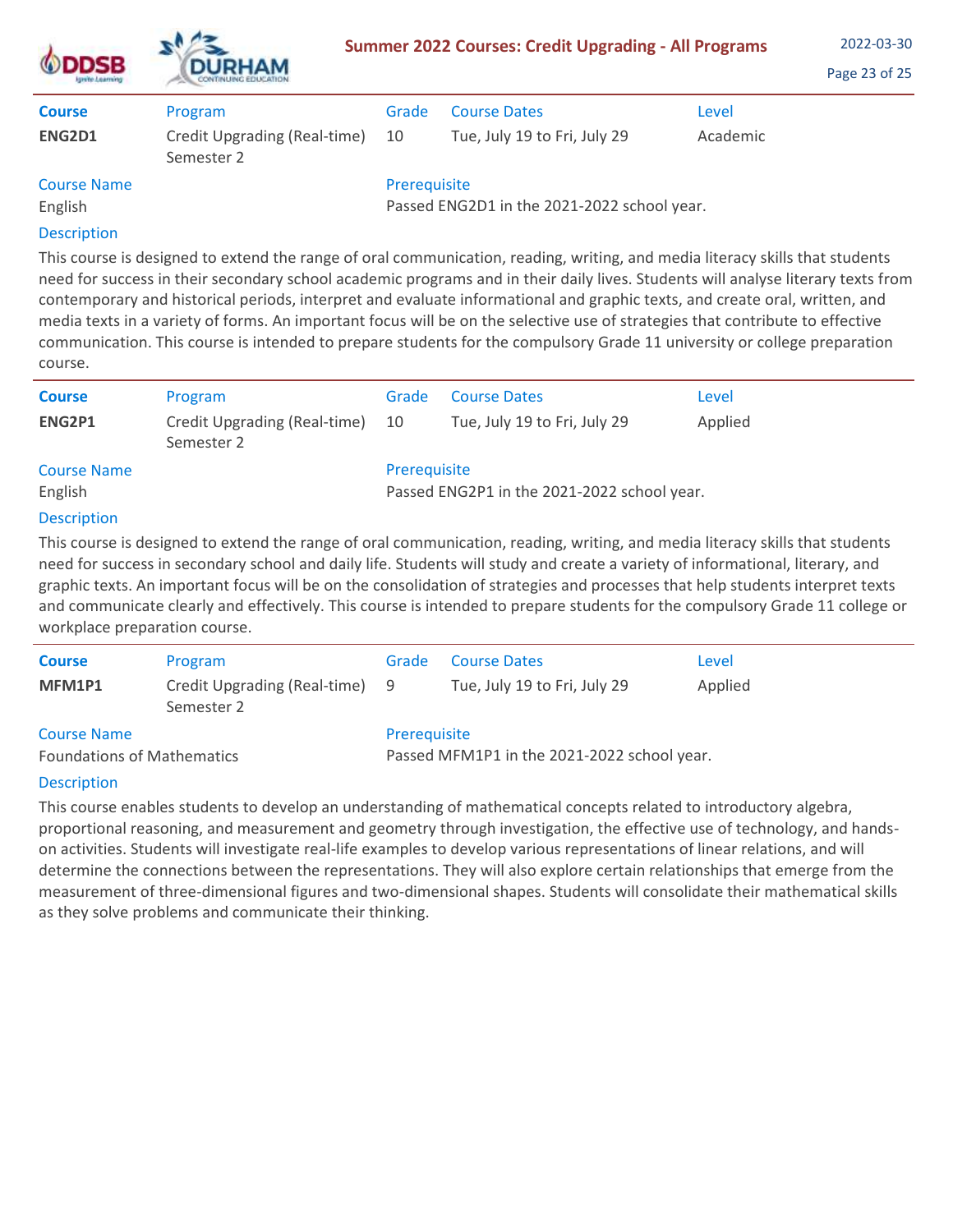| <b>ODDSB</b><br><b>Ignite Learning</b> | <b>DURHAM</b><br>CONTINUING EDUCATION      |                                             | <b>Summer 2022 Courses: Credit Upgrading - All Programs</b> |         | 2022-03-30<br>Page 24 of 25 |
|----------------------------------------|--------------------------------------------|---------------------------------------------|-------------------------------------------------------------|---------|-----------------------------|
| <b>Course</b>                          | Program                                    | Grade                                       | <b>Course Dates</b>                                         | Level   |                             |
| MFM2P1                                 | Credit Upgrading (Real-time)<br>Semester 2 | 10                                          | Tue, July 19 to Fri, July 29                                | Applied |                             |
| <b>Course Name</b>                     |                                            | Prerequisite                                |                                                             |         |                             |
| <b>Foundations of Mathematics</b>      |                                            | Passed MFM2P1 in the 2021-2022 school year. |                                                             |         |                             |

 $\mathbf{A}$ 

# Description

This course enables students to consolidate their understanding of linear relations and extend their problem-solving and algebraic skills through investigation, the effective use of technology, and hands-on activities. Students will develop and graph equations in analytic geometry; solve and apply linear systems, using real-life examples; and explore and interpret graphs of quadratic relations. Students will investigate similar triangles, the trigonometry of right triangles, and the measurement of three-dimensional figures. Students will consolidate their mathematical skills as they solve problems and communicate their thinking.

| <b>Course</b><br>MPM1D1                                | Program<br>Credit Upgrading (Real-time) 9<br>Semester 2 | Grade        | <b>Course Dates</b><br>Tue, July 19 to Fri, July 29 | Level<br>Academic |
|--------------------------------------------------------|---------------------------------------------------------|--------------|-----------------------------------------------------|-------------------|
| <b>Course Name</b><br><b>Principles of Mathematics</b> |                                                         | Prerequisite | Passed MPM1D1 in the 2021-2022 school year.         |                   |

# Description

This course enables students to develop an understanding of mathematical concepts related to algebra, analytic geometry, and measurement and geometry through investigation, the effective use of technology, and abstract reasoning. Students will investigate relationships, which they will then generalize as equations of lines, and will determine the connections between different representations of a linear relation. They will also explore relationships that emerge from the measurement of three-dimensional figures and two-dimensional shapes. Students will reason mathematically and communicate their thinking as they solve multi-step problems.

| <b>Course</b><br>MPM2D1                                | Program<br>Credit Upgrading (Real-time)<br>Semester 2 | Grade<br>10  | <b>Course Dates</b><br>Tue, July 19 to Fri, July 29 | Level<br>Academic |
|--------------------------------------------------------|-------------------------------------------------------|--------------|-----------------------------------------------------|-------------------|
| <b>Course Name</b><br><b>Principles of Mathematics</b> |                                                       | Prerequisite | Passed MPM2D1 in the 2021-2022 school year.         |                   |

# **Description**

This course enables students to broaden their understanding of relationships and extend their problem-solving and algebraic skills through investigation, the effective use of technology, and abstract reasoning. Students will explore quadratic relations and their applications; solve and apply linear systems; verify properties of geometric figures using analytic geometry; and investigate the trigonometry of right and acute triangles. Students will reason mathematically and communicate their thinking as they solve multi-step problems.